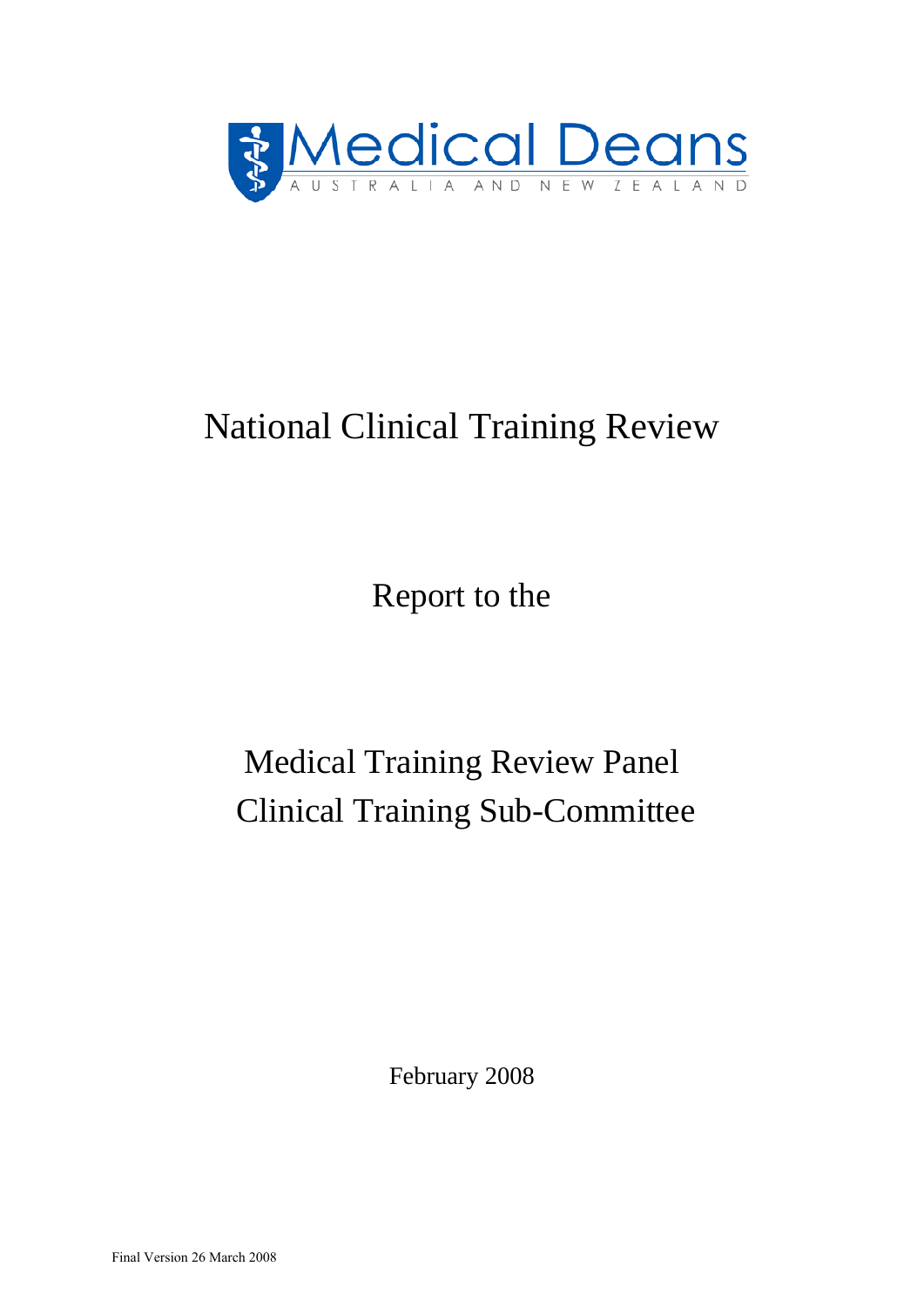Report prepared on behalf of Medical Deans Australia and New Zealand by:

Allan Carmichael Professor of Paediatrics & Child Health & President, Medical Deans Australia and New Zealand Head, Tasmanian School of Medicine Dean, Faculty of Health Science University of Tasmania State Adviser, Child Health Services

Clinical School, University of Tasmania 43 Collins Street Hobart TAS 7000

Tel: 03 6226 4860 Fax: 03 6226 4862 Email: A.Carmichael@utas.edu.au Martha McCall Project Officer National Clinical Training Review Medical Deans Australia and New Zealand

Medical Foundation Building (K25) 92-94 Parramatta Road University of Sydney NSW 2006

Tel: 02 9036 3362 Fax: 02 9036 3377 Email: m.mccall@medicaldeans.org.au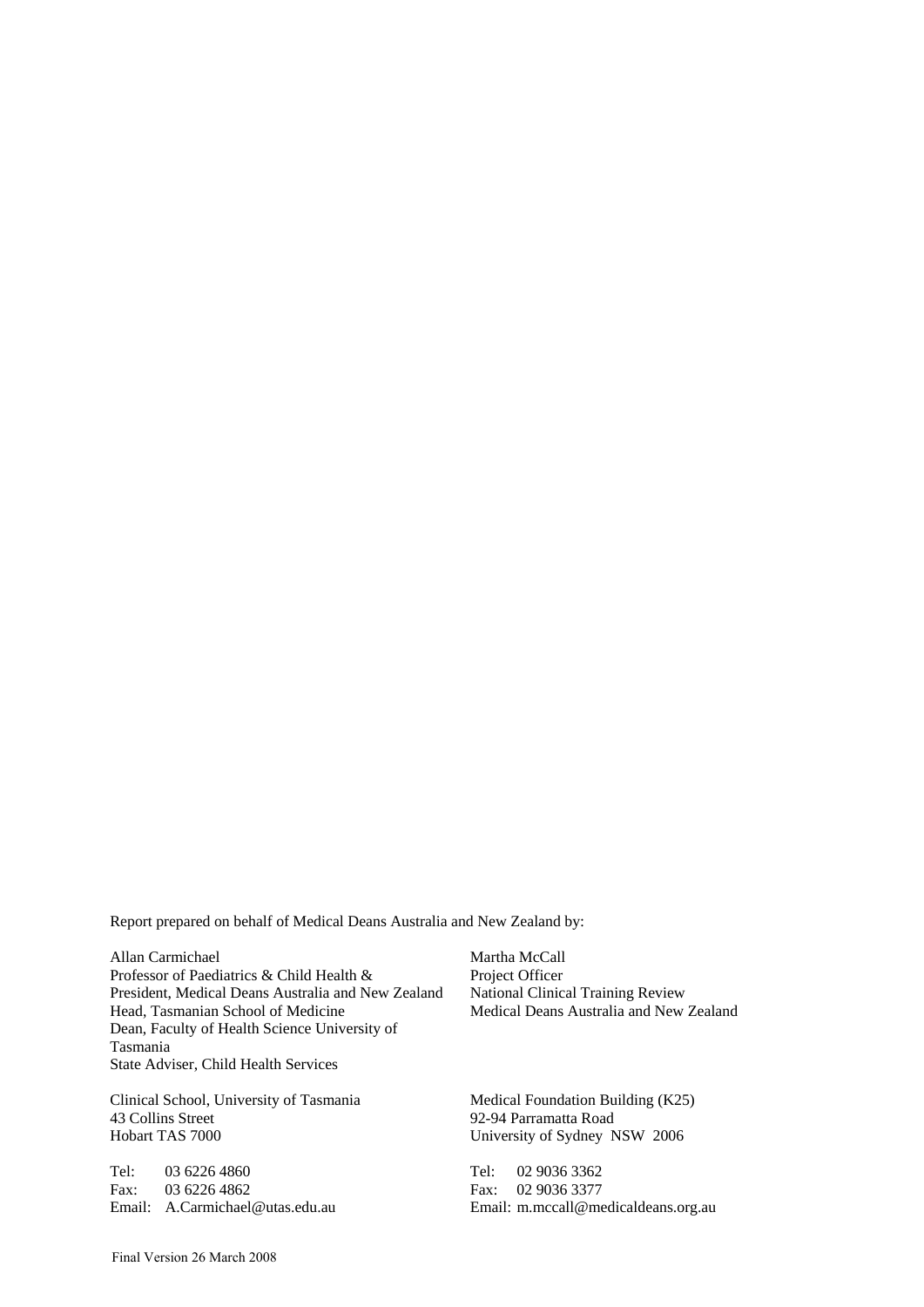## Contents

| 1.   | <b>Clinical Training in Australian Medical Schools</b>        |  |
|------|---------------------------------------------------------------|--|
| 1.1  |                                                               |  |
| 1.2  |                                                               |  |
| 1.3  |                                                               |  |
| 1.4  |                                                               |  |
| 1.5  |                                                               |  |
| 1.6  |                                                               |  |
| 1.7  |                                                               |  |
| 1.8  |                                                               |  |
| 1.9  |                                                               |  |
| 1.10 |                                                               |  |
| 1.11 |                                                               |  |
| 1.12 |                                                               |  |
| 1.13 |                                                               |  |
| 2.   | <b>Quality Assurance in Clinical Training</b>                 |  |
| 2.1  |                                                               |  |
| 2.2  |                                                               |  |
| 2.3  |                                                               |  |
| 2.4  |                                                               |  |
| 3.   | <b>Clinical Placement Capacity, Challenges and Strategies</b> |  |
| 3.1  |                                                               |  |
| 3.2  |                                                               |  |
| 3.3  |                                                               |  |
|      |                                                               |  |
|      | <b>APPENDICES</b>                                             |  |
|      | Appendix I:                                                   |  |
|      |                                                               |  |
|      |                                                               |  |

Appendix V: 2007 Clinical Rotation Places by Medical School, Hospital and Specialty ..... 30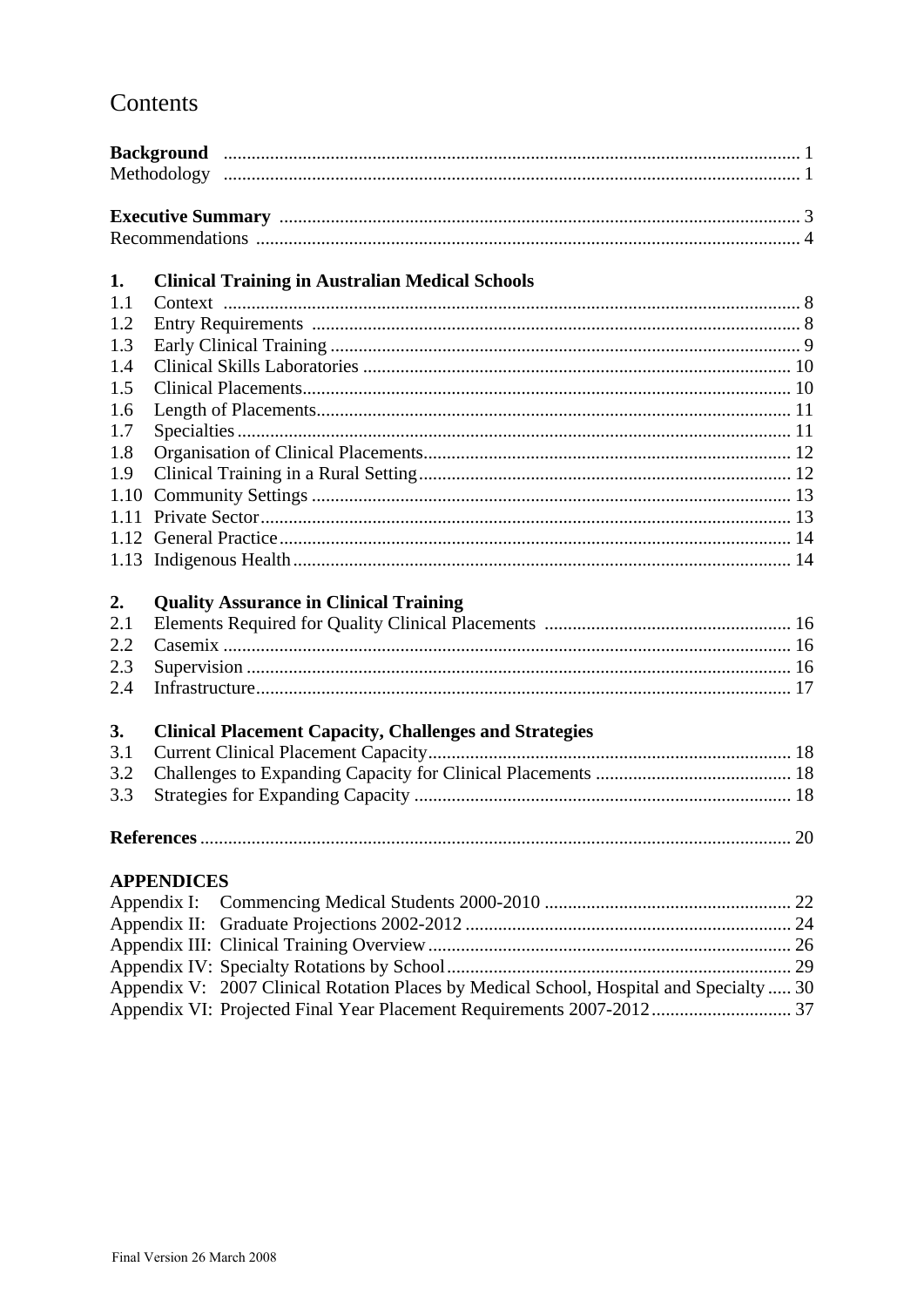### Background

As a result of discussions with the chair of the Medical Training Review Panel (MTRP) in early 2007 regarding future planning for clinical training based on projected medical student numbers, Medical Deans Australia and New Zealand (Medical Deans) was contracted to undertake a project to gather data on clinical education and training requirements.

The project reports to the MTRP through the Clinical Training Sub-Committee.

The project has three components:

Phase 1: What is the current situation for clinical training?

Phase 2: What are the elements required for quality clinical placements?

Phase 3: Develop agreement about what constitutes quality clinical placements

Phase 4: Determine true capacity and how this can be supported

In addition, an analysis of past data kept by Medical Deans on student and graduate numbers provides a picture of numbers and placements as well as on-going work arising from Phases 1-4, particularly in regard to expanding current capacity.

The project was originally scheduled to run from 1 July 2007 to 30 June 2008, however, it was not until September 2007, when a full-time Project Officer was engaged, that the bulk of the work commenced.

#### **Methodology**

This part of the review has involved the following key elements:

Data gathering

- ‐ Medical Deans' student statistics
- ‐ Structure and content Schools' clinical training programs
- ‐ Organisation of clinical training placements and rotations
- ‐ Current clinical training sites and capacities
- ‐ Elements of quality placements and assessment of quality
- Strategies for addressing clinical training needs
- ‐ State health department initiatives in regard to clinical training and clinical placements

Consultation with stakeholders

- ‐ Deans, Clinical Deans, senior medical school administrative staff
- ‐ Jurisdictional representatives on the Health Workforce Principal Committee
- ‐ Australian Medical Council
- ‐ Medical students
- ‐ Australian Medical Students Association

An initial pilot study of three medical schools was undertaken in September 2007 to trial and evaluate the project methodology, and identify key issues and strategies to meet future clinical training requirements. The three schools used for the pilot study were Newcastle, Flinders and Melbourne. From this study an Interim Report was prepared and submitted to the Clinical Training Sub-Committee in October 2007.

It was clear from the pilot study that the complexity and diversity of medical programs would require face-to-face discussions between the Project Officer and relevant staff and stakeholders rather than a standard survey document. Many of the issues that have been drawn out in this report have been as a result of frank conversations regarding clinical training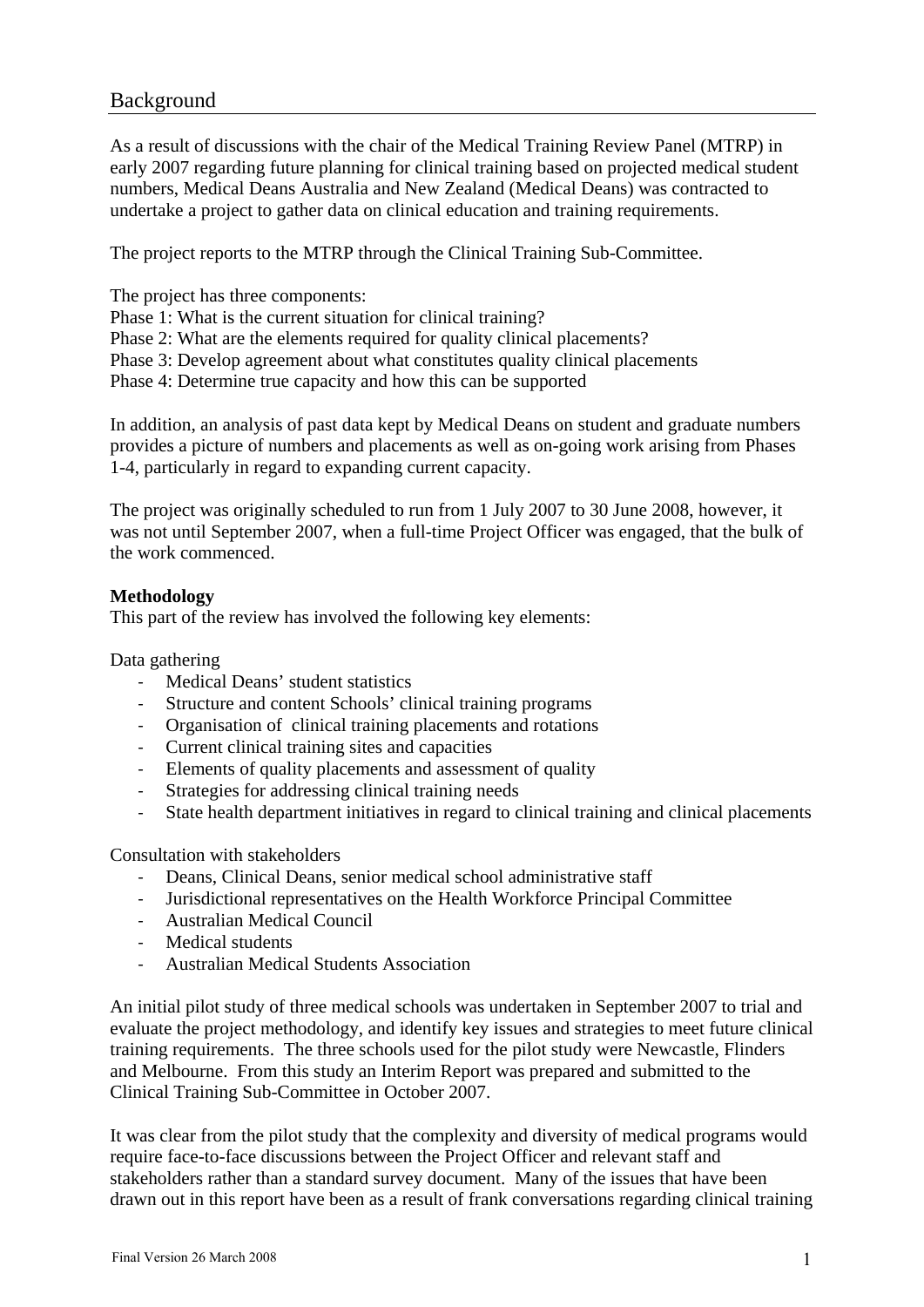that would not necessarily have been reflected in a survey. The short time frame for reporting also required data to be gathered and analysed quickly and the timing particularly for medical schools at the end of the academic year with exams, applicant interviews, and preparation for the new academic year meant that their time to complete a survey was limited.

This draft report, while a significant undertaking in a very short period of time, is clearly the first phase in the development of a national approach to understanding the impact of increased student numbers on clinical placements and how placements can be expanded. It is noted that a concurrent study by CPMEC has been prepared for the pre-vocational years which signals a strategic commitment to the development of a continuum for medical training.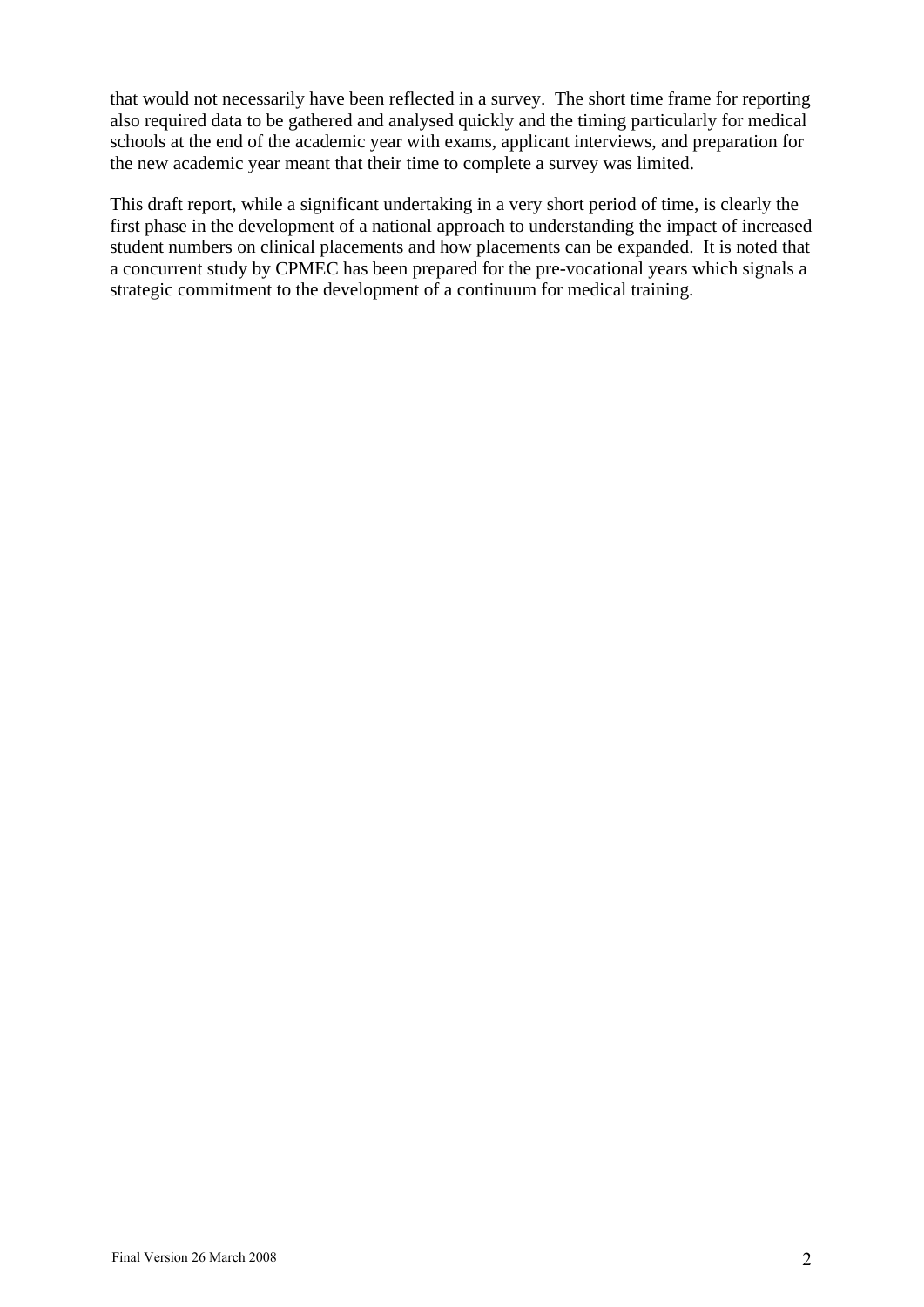### Executive Summary

Medical Deans Australia and New Zealand (Medical Deans) has conducted a national review of clinical training in Australian medical schools on behalf of the Commonwealth Department of Health and Ageing (DoHA). The review has been in response to the increase in the number of medical student places, the establishment of new medical schools and the impact of these factors on the provision of quality clinical training for medical students.

Before 2000, there were 10 medical schools in Australia and this number will almost double in 2008. The Council of Australian Government's (COAG) communiqué of 2006 set out the health workforce strategy which included increasing medical student numbers by funding an additional 605 places and followed the earlier lifting of the cap on domestic full-fee paying students to 25 per cent. The communiqué also outlined agreement of the jurisdictions to provide clinical training places for the resultant number of medical students and interns.

As a result, commencing medical students dramatically increased in 2007 and 2008. The number of clinical places required for final year students will increase by 80 per cent over the period 2007 to 2012. This increase varies between medical schools ranging from 10.4 per cent to 180 per cent. It is noted that medical students are undertaking up to three years of supervised full-time clinical placements and the impact of the increased numbers will be felt as early as 2009.

Medical schools reported that capacity in all settings was concerning and that in certain specialties the situation is becoming critical. While pressure areas vary between schools, the majority of schools were concerned about securing sufficient general practice placements. Other pressure areas identified were paediatrics, emergency medicine and psychiatry.

Training a medical student is expensive. In 2006, the Auckland and Otago medical schools undertook an analysis of the real cost of training a medical student and estimated that it was NZ\$46K per student per annum, averaged over the duration of the medical degree. Based on this review, the New Zealand government increased its contribution to medical education by 50 to 70 per cent, differentiating between pre-clinical and clinical years. This funding is approximately 60 per cent greater than in Australia, despite recent changes in Commonwealth Support Places and the medical student loading. It is noted that in New Zealand there is a student contribution in the form of annual fees, which is approximately NZ\$10K per annum (GST is rebated).

While medical programs have some similarities there are a number of differences between them including the length of degrees, entry requirements, and the structure of the curriculum and clinical training. All schools use an integrated learning model where teaching and learning of basic medical and clinical sciences are supported by clinical skills training in labs and in health care settings. All medical students spend at least the final two years of their degree in direct patient contact in hospital, general practice, community health settings or a combination of all three.

The changing nature of medical practice such as shorter hospital stays, increased day procedures and a move to ambulatory settings and the private sector, means that medical schools no longer rely on public teaching hospitals alone for clinical placements. While increased involvement of public hospitals is necessary to respond to increased numbers, medical schools are looking to adapt their clinical training programs, particularly clinical placements, to include a wide range of health care settings to ensure that students are placed where patients are presenting and to prepare them for future practice options.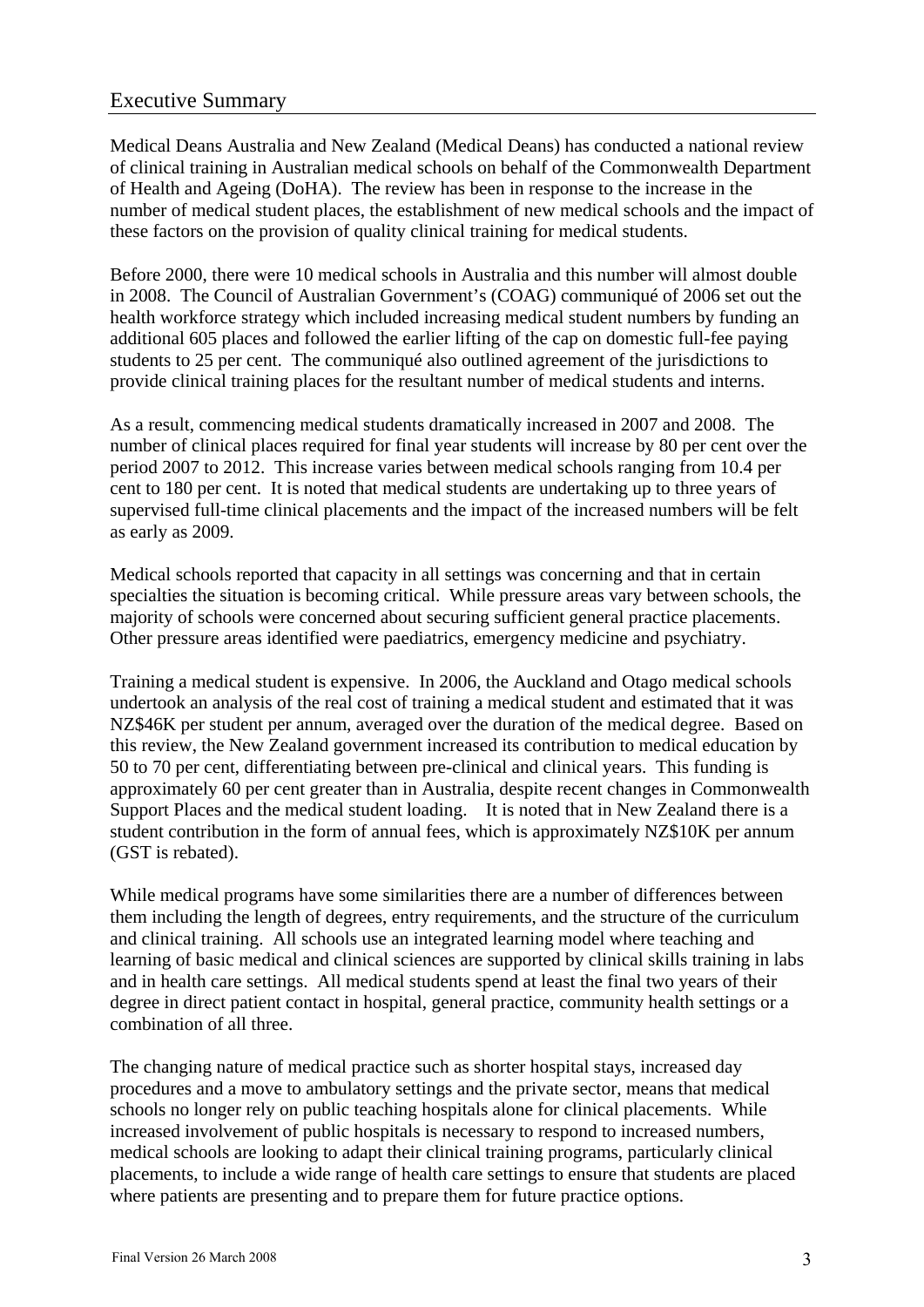The challenge for medical schools in providing quality and sustainable clinical training for their students lies in overcoming barriers to expanding capacity of places including:

- identification of appropriate settings for increased numbers in traditional as well as new settings
- availability and engagement of suitably trained health care professionals to supervise clinical placements
- provision of infrastructure to support medical education in clinical settings including physical teaching space, accommodation, IT, and support staff
- a culture of service-delivery in some settings that does not value or include teaching in clinical practice

The success of the Rural Clinical Schools (RCS) program has been the result of a Commonwealth (Department of Health and Ageing) funding model for teaching staff and infrastructure. Students and teachers are well supported and education has become an integral part of health service delivery, at the same time enhancing the quality of that service. In addition, the injection of funding into regional communities and the commitment to expanding local health services has seen the development of partnerships with local government and business to further support clinical teaching.

Medical Deans recognises that targeted funding is required to overcome these barriers to expanding capacity that builds on the success of the rural clinical school model in urban and outer urban settings.

#### Recommendations

#### **1. Integrating Medical Education into Service Delivery**

The increased demand on clinicians to focus on service delivery has seen a move away from education and training being an integral part of medical practice. Clinicians argue that they are now busier and have less time to teach and many private practitioners consider the opportunity cost of taking medical students too great. There is a need for a cultural change in health services management to integrate education and medical student training into healthcare delivery.

*Recommendation 1 Medical Education needs to be an integral and adequately funded part of health care delivery* 

#### **2. Funding Medical Education**

Currently funding for medical education is fragmented with the Commonwealth Departments of Health and Ageing and Education, Employment, and Workplace Relations, and the jurisdictions supporting the system. Any provision of funding to support the expansion of clinical places should include some performance indicators that address teaching and learning. The Australian Healthcare Agreements (AHCA), for example, have not in the past included any explicit requirement or KPIs which are necessary to ensure that funding objectives are achieved. There is opportunity to embed this in the AHCAs currently being negotiated. Funding for teaching needs to be considered by the National Health and Hospitals Reform Commission given that there are a number of stakeholders in the continuum of clinical medical education.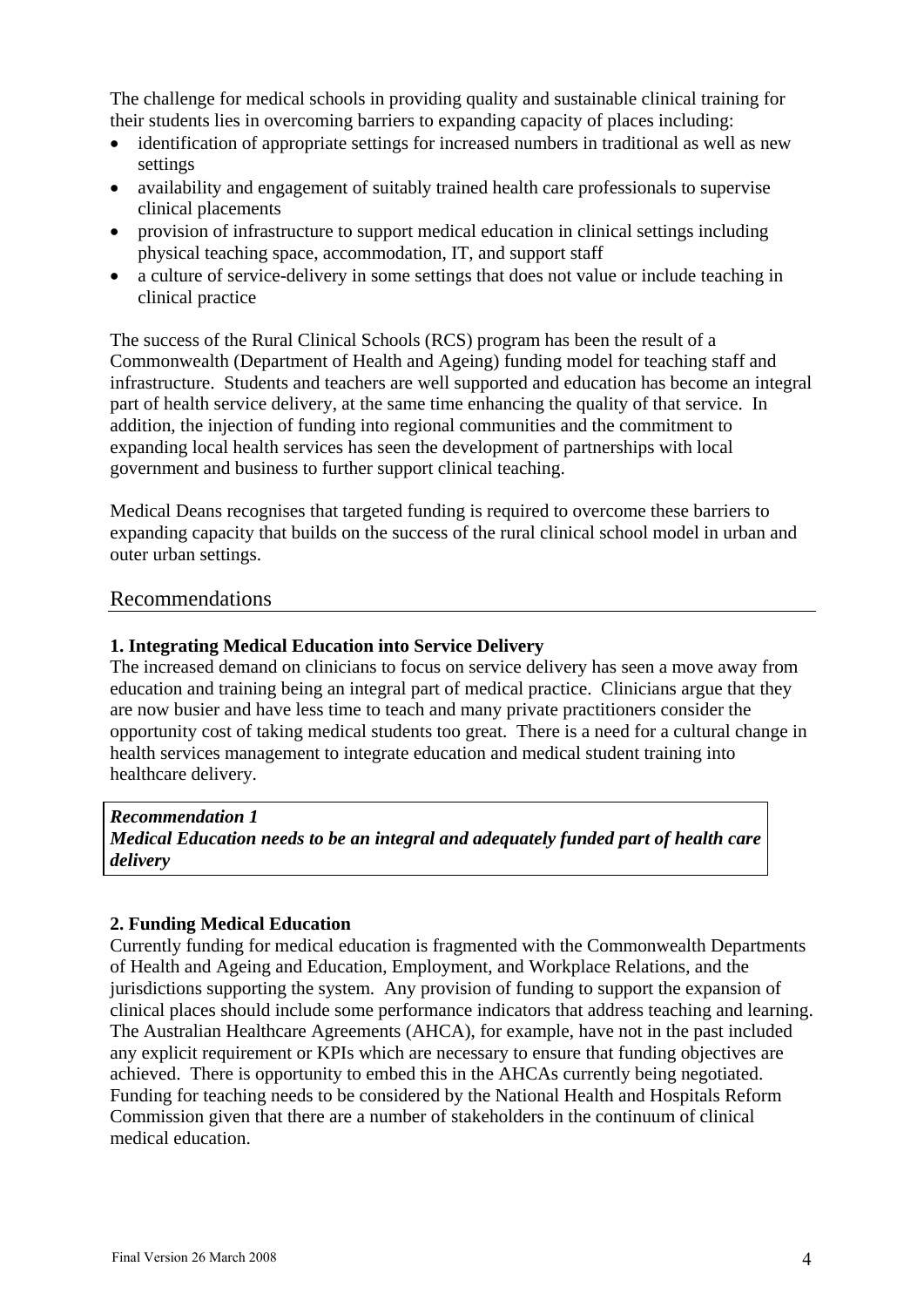#### *Recommendation 2 Funding for teaching and infrastructure to be accompanied by performance indicators addressing teaching and learning objectives, for example, in the forthcoming Australian Healthcare Agreements.*

#### **3. Expanding Medical Education across the Spectrum of Health Services**

In order to effectively contribute to the development of a medical workforce that is prepared and capable to practice in a variety of settings, medical students must be able to see valued career paths in all areas of the Australian health system, especially rural and regional Australia and outer metropolitan areas where workforce shortages are acute. Without postgraduate training opportunities, medical students in a regional medical school have fewer teachers and role models and are forced to undertake postgraduate training in city hospitals with the likelihood that few will return. The result is that rural and regional Australia and outer metropolitan areas will continue to have inadequate access to health care.

Medical schools are increasingly looking to the private hospital sector as a source of clinical placements. Some schools have always had collaborative partnerships with local private hospitals while other schools have struggled to develop relationships with the private sector. The success of engagement with the private sector is dependent on selling the value of integrating teaching into service delivery and establishing partnerships with private health care providers. In addition, the move to extend vocational training into non public hospital areas through the Expanded Settings for Specialist Training Program could be extended to include students and pre-vocational trainees.

#### *Recommendation 3(a) Provision of pre-vocational and vocational places in rural/regional/outer-urban areas and in private hospitals to ensure career paths for students in these locations and expand clinical placement capacity.*

*Recommendation 3(b) Facilitate collaborative relationships between private health care providers, jurisdictions and universities in order to expand capacity* 

#### **4. Collabora**t**ion**

The establishment of new schools post-2000 was generally the result of an attempt to address current and future workforce needs in regional Australia. Different models of clinical training and structure of specialty rotations can be attributed to geographic location as schools adapt their clinical placements to reflect the health needs of the communities in which they are based as well as the availability of health services. A number of collaborative arrangements between medical schools are in place to support and enhance clinical placement opportunities for these new schools as well as established schools. In addition, innovation in medical degree programs and curriculum development should be encouraged to ensure that current health practice and effective modes of medical education are incorporated.

#### *Recommendation 4*

*Collaborative arrangements between medical schools to be supported to enhance capacity and build long-term sustainability of clinical placements.*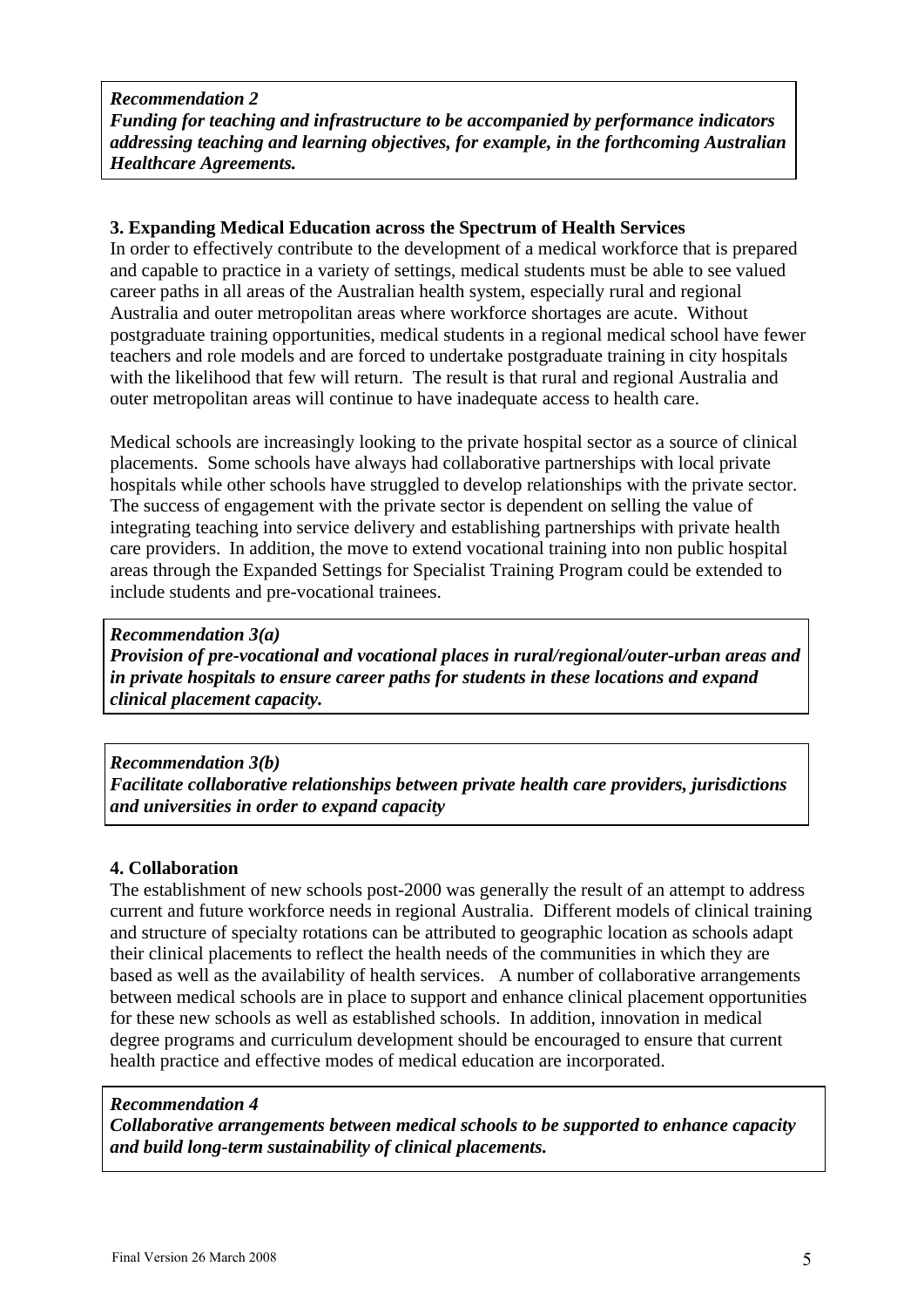#### **5. Funding General Practice, Community and Private Settings**

While teaching should be built into hospital agreements and employment contracts of public hospital clinicians, the increasing move to using general practice, community settings and the private sector for clinical placements raises the issue of how to encourage medical practitioners to take students in these settings. Financial payment is provided by the Commonwealth to GPs taking students through the Practice Incentive Payment (PIP), however, similar financial incentives are not available to other community settings or for other private practitioners. As medical schools are increasingly looking to expand clinical training into general practice and community settings, it is timely to review the PIP scheme to ensure that it is able to adequately support teaching in general practice and extend into other areas of the private sector.

*Recommendation 5 Review Practice Incentive Payments and other initiatives to facilitate student teaching in the private sector.*

#### **6. Quality Medical Teaching and Supervision**

It is important that medical teachers have the skills and confidence to supervise and train medical students. This includes not only the provision of professional development programs in teaching but also ensuring that the learning objectives of the placement and the roles and responsibilities of both the student and teacher are clearly defined and communicated.

Currently there are no quantifiable measures in regards to supervision and for determining true capacity for clinical placements. The Australian Medical Council has recently completed a review of its guidelines for assessing clinical placements. Further work needs to be undertaken to determine broad benchmarks and quantifiable measures for supervision such as ratios of students to supervisors, depending on the clinical training setting.

#### *Recommendation 6 Provision of educational and professional resources to ensure competent supervision of medical students.*

#### **7. Vertical Integration of Medical Education**

Clinical teaching occurs in addition to clinical practice and service demands take precedence over teaching. It is therefore important that clinical teachers have adequate resources and support to give them time to teach, including administrative support.

In hospital settings where a consultant is working in a multidisciplinary team, medical student teaching is often undertaken by registrars, interns and other members of that team in addition to the consultant. It is important that these groups are supported in their teaching efforts. Similarly, GPs may have a registrar or intern to assist with teaching as well as the practice nurse and in some cases allied health staff.

A systematic focus on the vertical integration of medical education, as in these examples, will provide the best use of scarce human and physical resources. This would involve medical schools, Postgraduate Medical Councils, Colleges, and the Australian Medical Council. Other ways to lessen the burden on senior clinical teachers, particularly in general practice and community settings, is to structure placements so that students are not dependent on the one practitioner the entire time but instead access a number of different health settings during clinical placements.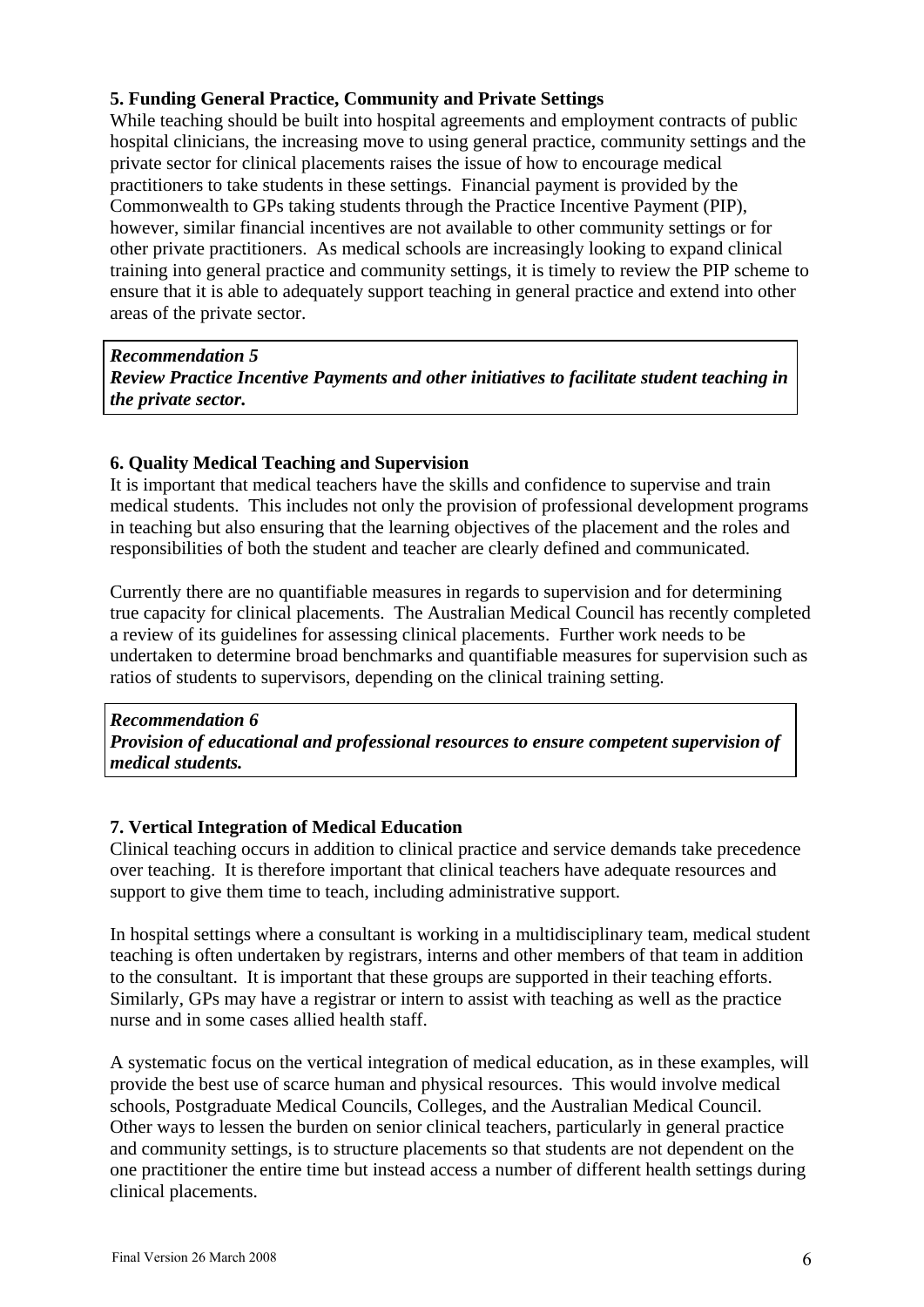#### **8. Infrastructure**

Infrastructure to support medical education is a key element in ensuring quality clinical placements and has been the subject of targeted Commonwealth funding in the past when establishing rural clinical schools. As medical student numbers increase, there is a need to expand existing infrastructure in current clinical placement sites, particularly public hospitals so that students can be adequately accommodated and learning supported.

Similarly, infrastructure is required for general practices, community and private settings. It is recognised that this infrastructure will be used not only by medical students but by prevocational and vocational trainees as well as nursing and other allied health students.

Clinical skills laboratories are essential for clinical training to provide a flexible and controlled learning environment which allows learners to make mistakes while mastering procedures and other skills. There is a need to develop and expand clinical skills laboratories because of these educational benefits and in response to casemix changes reducing the availability of long-stay hospital inpatients.

#### $\overline{a}$ *Recommendation 8*

*Increase infrastructure to expand capacity in existing and non-traditional settings including:* 

- *Teaching space and facilities including IT*
- *Clinical skills laboratories*
- *Consulting space in general practice and community settings*
- *Student accommodation in non-urban settings*

#### **9. Indigenous Health Placements**

Closing the gap on Indigenous health is a national priority and the Indigenous Health Curriculum Framework, nationally agreed by medical schools and endorsed by the Australian Medical Council, includes provision for Indigenous Health to be an integral part of medical education. In order to achieve this objective it is important that Indigenous Health clinical placement sites are adequately resourced to ensure quality clinical training can be provided.

#### *Recommendation 9*

*Resourcing to ensure that all students gain clinical experience in an Indigenous health setting*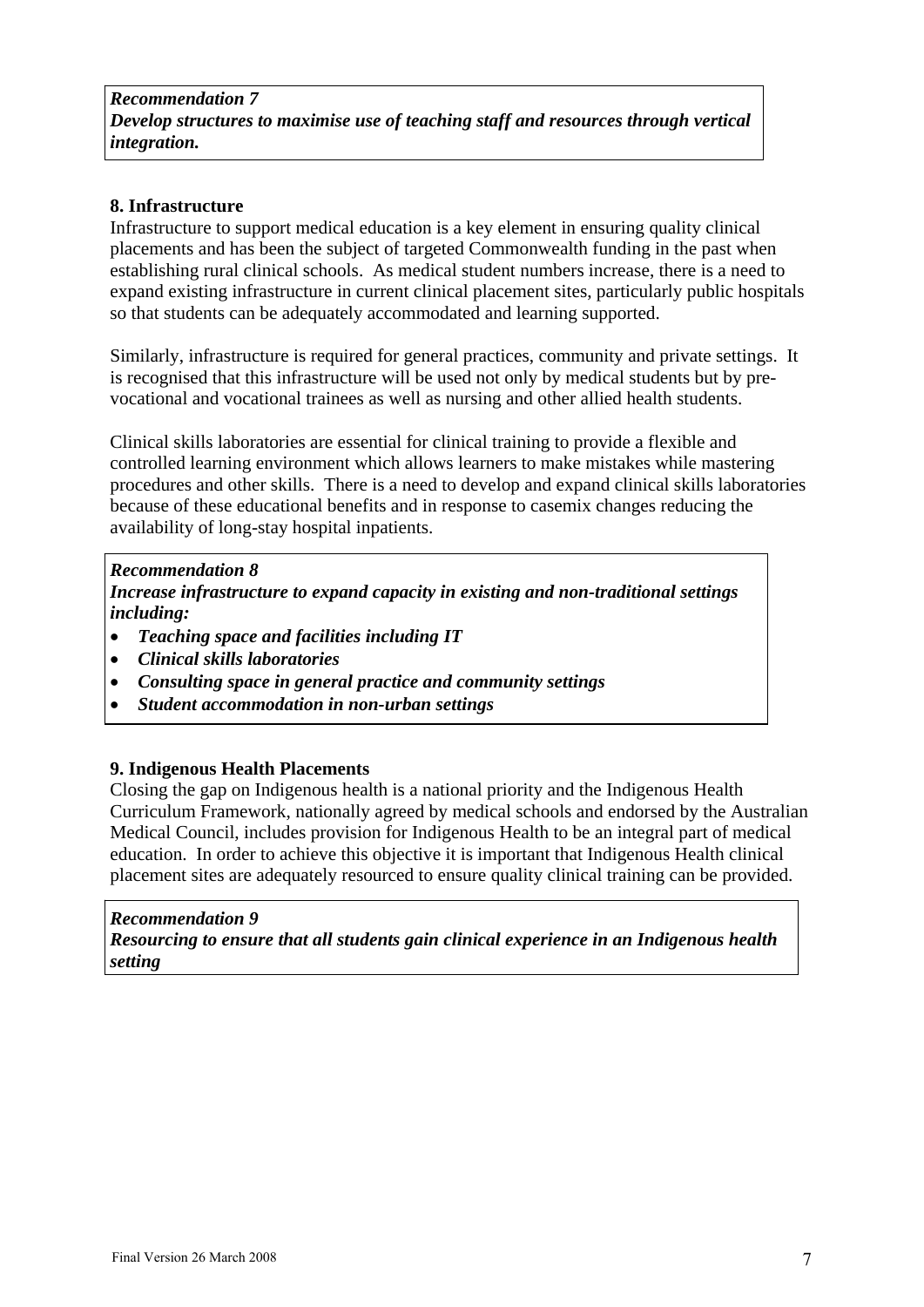#### **1.1 Background**

In 2007, there were 17 medical schools across Australia and this number has increased to 19 in 2008 with the Deakin and Notre Dame Sydney programs enrolling their first cohorts of students. In addition, Monash has introduced a four-year graduate entry program at its Gippsland campus commencing in 2008 and a Joint Medical Program between Newcastle and the University of New England commences in 2008.

Accreditation of medical schools and medical courses is the responsibility of the Australian Medical Council (AMC) which sets the standards and provides external independent assurance of the quality of basic medical education.<sup>1</sup>

While there are some similarities between medical degrees there are a number of differences. This diversity is encouraged by the AMC. The following table summarises some of the similarities and differences between medical degrees in regard to structure and clinical training.

| <b>Similarities</b>                                                                  |           | <b>Differences</b>                              |
|--------------------------------------------------------------------------------------|-----------|-------------------------------------------------|
| Medical degrees are Bachelor level                                                   | $\bullet$ | Entry requirements for medical degrees          |
| Clinical training commences from week one of                                         |           | Length of medical program                       |
| a medical degree                                                                     |           | Number of years in full-time clinical rotations |
| Full-time clinical placements in final years of<br>degree                            |           | Length of rotation terms                        |
| Collaborative arrangements with clinical                                             |           | Structure of specialty rotations                |
| service providers to enable clinical teaching                                        |           | Engagement with the private sector              |
| Use of hospitals for clinical rotations                                              |           | Organisation of clinical placements             |
| Dependence on general practice for clinical                                          |           | Use of clinical school model                    |
| training                                                                             |           | Opportunities for clinical experience in an     |
| Use of community settings in early clinical                                          |           | Indigenous health setting                       |
| training                                                                             |           | 12 month rotations in a rural setting           |
| Use of clinical skills laboratories, simulated<br>patients                           |           |                                                 |
| Clinical training in a rural setting                                                 |           |                                                 |
| Assessment of clinical placements                                                    |           |                                                 |
| University-delivered professional development<br>opportunities for clinical teachers |           |                                                 |

#### **Table 1: Similarities and differences between medical degrees and clinical training**

#### **1.2 Entry Requirements**

Pathways into a medical degree are by school leaver or graduate entry with some schools (eg Melbourne, UWA and Monash) offering both. The duration of a medical degree varies and school leaver entry programs are typically five or six years in length and graduate entry programs four years. Table 2 shows the schools offering school leaver or graduate entry medical programs and the duration of each program.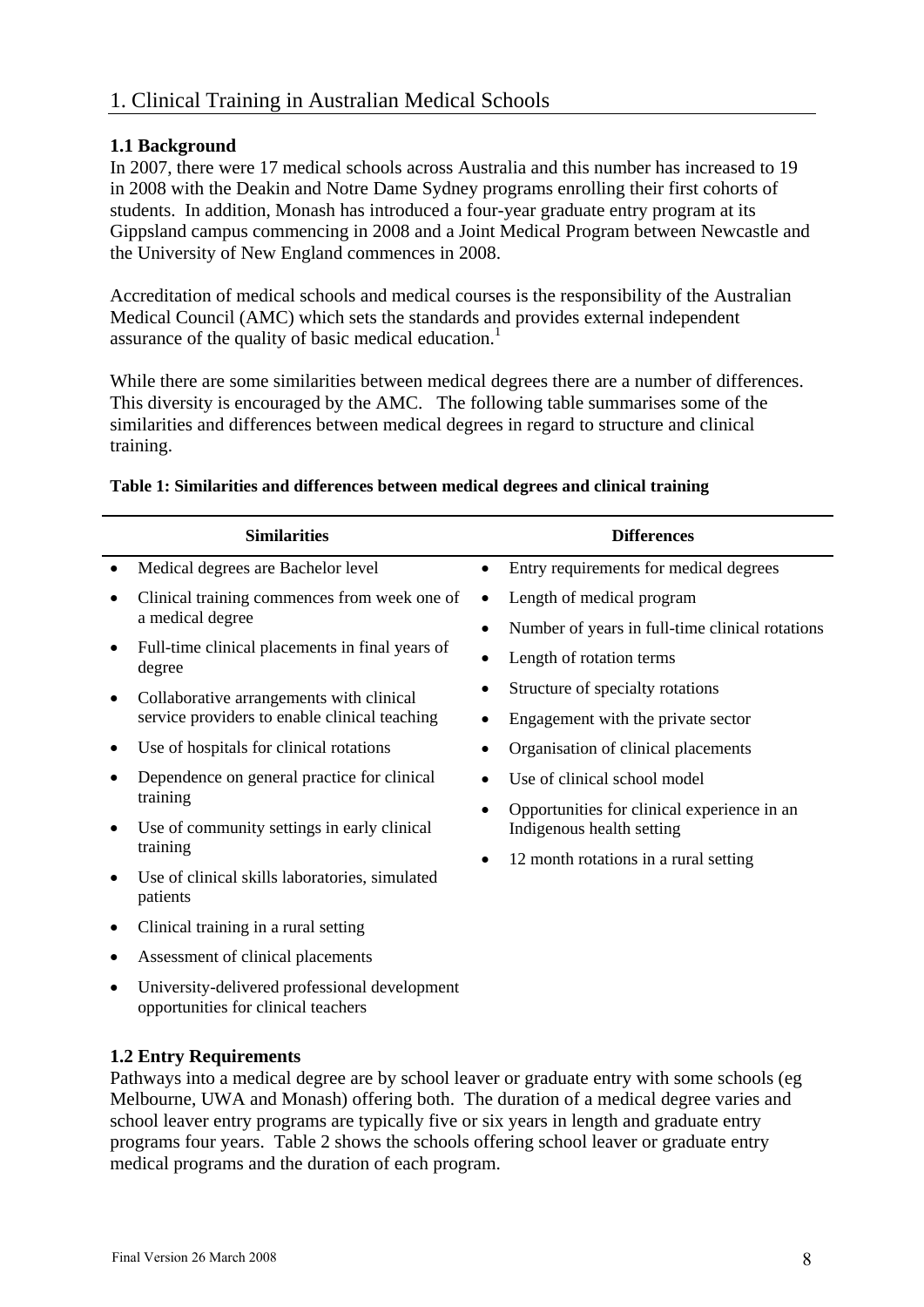| <b>School Leaver Entry#</b> | <b>Course Duration</b><br>(Years) | <b>Graduate Entry</b> | <b>Course Duration</b><br>(Years) |
|-----------------------------|-----------------------------------|-----------------------|-----------------------------------|
| Adelaide                    | 6                                 | <b>ANU</b>            |                                   |
| Bond*                       | 4.6                               | Deakin                |                                   |
| James Cook                  | 6                                 | <b>Flinders</b>       |                                   |
| Melbourne**                 | 6                                 | Griffith              |                                   |
| Monash                      | 5                                 | Melbourne             | 4.5                               |
| Newcastle/UNE^              | 5                                 | $Monash - Gippsland$  | 4                                 |
| <b>UNSW</b>                 | 6                                 | Notre Dame Sydney     | 4                                 |
| Tasmania                    |                                   | Notre Dame WA         |                                   |
| <b>UWA</b>                  | 6                                 | Queensland            |                                   |
| Western Sydney              | 5                                 | Sydney                |                                   |
|                             |                                   | UWA                   | 4.5                               |
|                             |                                   | Wollongong            |                                   |

#### **Table 2: Pathways into medical degrees and course duration**

*# Most school leaver-entry programs take students who may have an undergraduate degree* 

*\* Bond University operates a three-term year with medical students commencing in second semester (May)* 

*\*\* Melbourne will change to a graduate entry only course from 2011* 

*^ Joint Medical Program (JMP) with University of New England from 2008* 

The types of places medical students occupy include Commonwealth Supported Places (CSP), Bonded Medical Places (BMP), Medical Rural Bonded Scholarships (MRBS), full-fee paying domestic places and international student places. In addition, South Australia and Queensland provide a limited number of State government-funded medical scholarship places. Not all schools offer domestic full-fee places or international student places. Bond University, however, only offers full-fee paying domestic places.

#### **1.3 Early Clinical Training**

All schools provide an integrated learning program where visits to hospitals, GPs or other health services are used to contextualize and further explore the clinical problems and systems learned in the classroom and skills labs. Clinical training in the early years is usually conducted in groups and sessions are of a short duration. The length of time students spend in community settings, GP and hospitals varies between medical schools.

While there may be some use of hospital settings during this phase, in general students are undertaking visits and placements in general practice and community health settings such as aged care facilities. Student participation varies between settings and is often limited to observation, particularly in general practice. The extent of patient contact is much less than in later years although there is an expectation that there would be some time given to discussing patient care with students.

Nevertheless, some schools have indicated emerging difficulties in placing students in clinical settings in the early years with the increase in student numbers resulting in junior and senior students competing for places. Flinders reported that in the past there were enough general practices to provide two to three half day places for junior students and three visits to consulting clinics. The increase in student numbers has resulted in senior students being given priority for these places over the junior students. Similarly, there is less room for junior students on hospital wards as senior students take priority.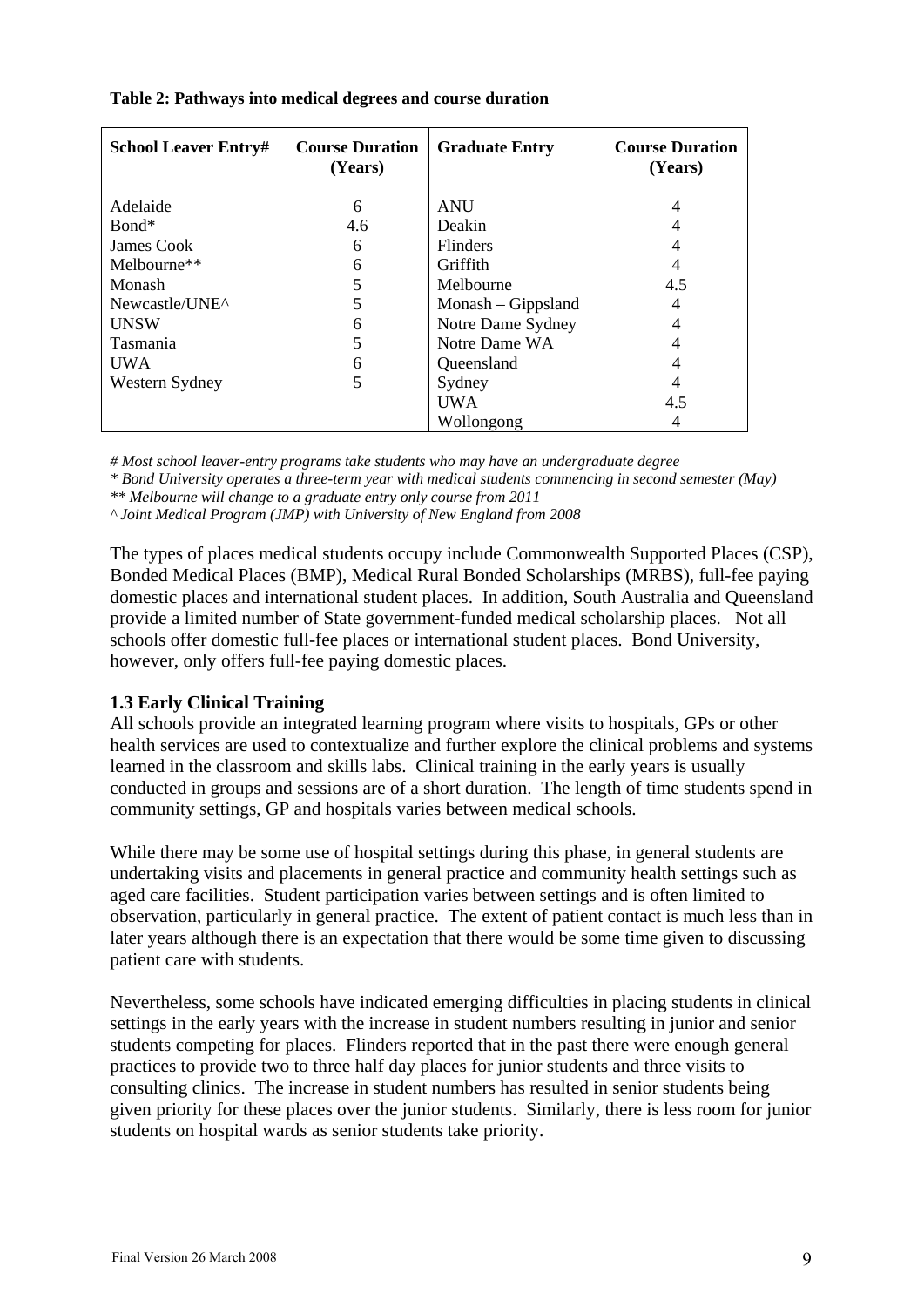#### **1.4 Clinical Skills Laboratories**

The use of clinical skills laboratories in clinical settings is also expanding both in Australia and internationally. These facilities provide a flexible, controlled learning environment, which allows learners to make mistakes while mastering procedures and other skills, and avoids the dangers of beginners practising procedures with recognised risks on patients. The clinical skills laboratory environment is suitable for clinical skills education for all health professional trainees at pre-graduate, pre-vocational and vocational training levels and is ideally suited to promoting multi-disciplinary teamwork.

Medical schools have attempted to develop these facilities in hospital settings because of these educational benefits and as a response to increasing training requirements in a setting of casemix changes reducing the availability of long-stay hospital inpatients, who in the past volunteered to assist with this training. However, in comparison to Europe, the UK and North America, this development has been limited and patchy. Coordination with pre-vocational and vocational medical education and with education in other health disciplines has rarely been achieved.

#### **1.5 Clinical Placements**

Clinical placements enable a student to practically apply the skills and knowledge acquired during the early part of their degree. The AMC is of the view that clinical placements are the most effective tool to enable students to develop the clinical competence and judgment required to practise safely and effectively as interns<sup>1</sup>. In the traditional hospital placement, students are attached to clinical teams or consultants and participate in bedside teaching, ward rounds, clinics and clinical meetings. There is opportunity for students to act in a pre-intern role by clerking and examining patients. The clinical rotation terms also involve students in formal teaching sessions such as tutorials and lectures either at the clinical school, hospital or via videolink to the main university campus.

The duration of a medical degree impacts on the number of years students spend in clinical settings. Table 3 shows school leaver entry programs usually provide a longer period of fulltime clinical rotations.

| 2 Years         | 2.5 Years       | 3 Years           |
|-----------------|-----------------|-------------------|
| Deakin (GE)     | Bond (SLE)      | Adelaide (SLE)    |
| Flinders (GE)   | Melbourne       | James Cook (SLE)  |
| Griffith (GE)   | (SLE & GE)      | Monash (SLE)      |
| UNSW (SLE)      | Newcastle (SLE) | Western Australia |
| $ND(Syd)$ (GE)  | Tasmania (SLE)  | (SLE & GE)        |
| ND(WA)(GE)      | Wollongong (GE) | UWS (SLE)         |
| Queensland (GE) |                 |                   |
| Sydney (GE)     |                 |                   |

|  |  |  |  |  | Table 3: Number of Years in Full-time Clinical Placements by Medical School |  |  |
|--|--|--|--|--|-----------------------------------------------------------------------------|--|--|
|--|--|--|--|--|-----------------------------------------------------------------------------|--|--|

 $SLE =$  School Leaver Entry (provision for taking students with an undergraduate degree)  $GE =$  Graduate Entry

The AMC requires medical students to undertake "at least two years primarily in direct contact with patients as well as personal contact with patients during other parts of the course".<sup>1</sup>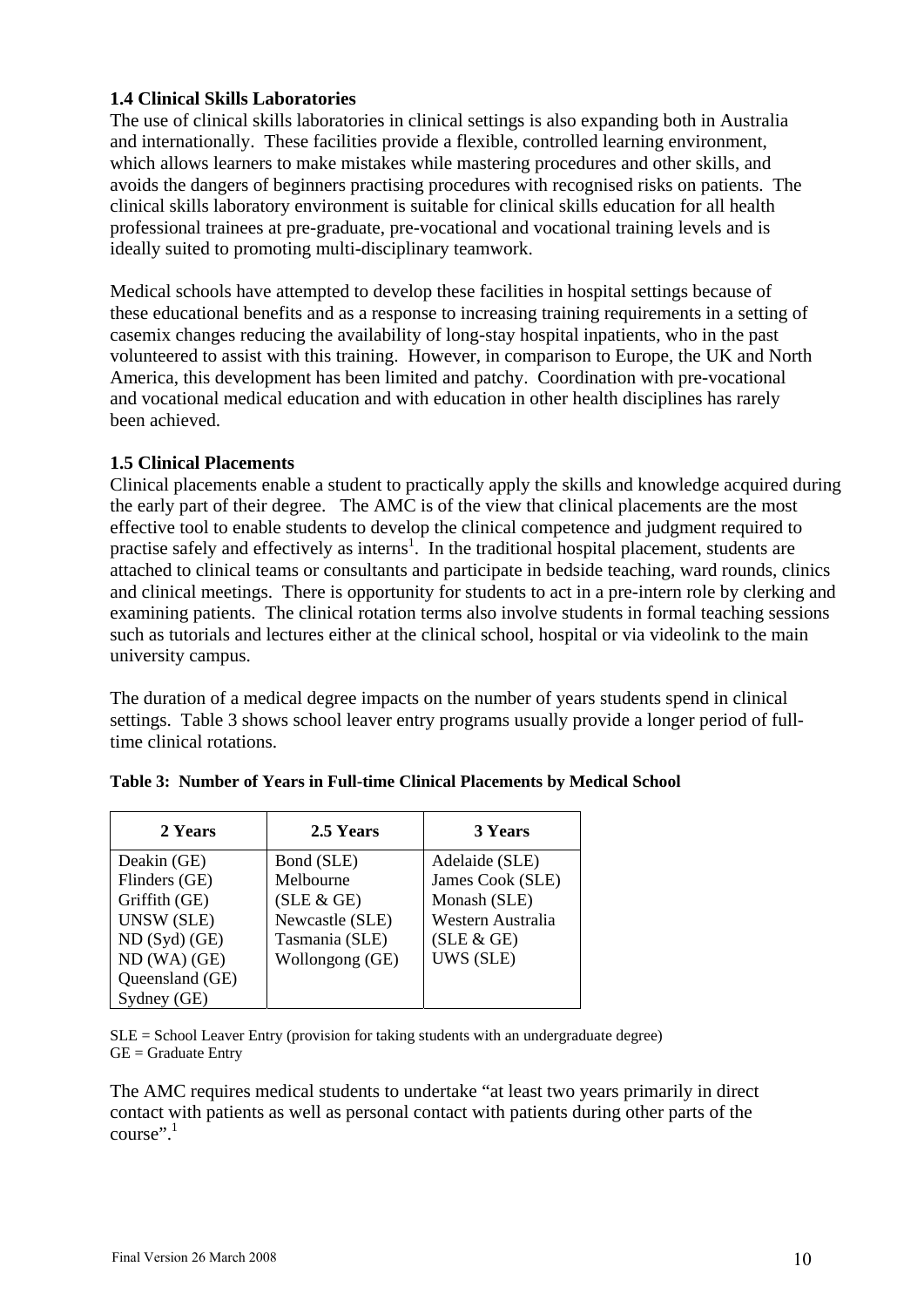#### **1.6 Length of Placements**

The length of rotations varies between schools and disciplines. In some cases, the length of placements is determined by the availability of clinicians willing to take students and the number of students to be rotated through that placement. That is, a shorter rotation term enables more students to undertake the placement over a 12 month period while also providing some flexibility for the supervisor to take a break from teaching.

The following table details the range of time students spend in full-time clinical rotations.

| 4 weeks    | 5 weeks    | 6 weeks         | 7 weeks  | 8 weeks           | 9 weeks   | 10 weeks   | <b>Full Year</b> |
|------------|------------|-----------------|----------|-------------------|-----------|------------|------------------|
| Adelaide   | Deakin     | Adelaide        | Deakin   | <b>ANU</b>        | Adelaide  | <b>UWA</b> | <b>Flinders</b>  |
| Newcastle  | Melbourne  | <b>Flinders</b> | Griffith | Bond              | Melbourne | West Syd   | Wollongong       |
| Sydney     | Notre Dame | Melbourne       |          | <b>Flinders</b>   | Tasmania  | Notre Dame | Deakin           |
| <b>UWA</b> | (Syd)      | Monash          |          | James Cook        |           | (WA)       | Melbourne        |
| Tasmania   | <b>UWA</b> | <b>UWA</b>      |          | Newcastle         |           |            |                  |
|            | <b>UWS</b> | Notre Dame      |          | Notre Dame        |           |            |                  |
|            | Wollongong | (WA)            |          | (Syd)             |           |            |                  |
|            |            |                 |          | Notre Dame        |           |            |                  |
|            |            |                 |          | (WA)              |           |            |                  |
|            |            |                 |          | <b>Oueensland</b> |           |            |                  |
|            |            |                 |          | Sydney            |           |            |                  |
|            |            |                 |          | Tasmania          |           |            |                  |
|            |            |                 |          | <b>UNSW</b>       |           |            |                  |
|            |            |                 |          | <b>UWA</b>        |           |            |                  |

**Table 4: Length of full-time clinical rotation terms by medical school** 

The majority of clinical rotations are undertaken in public hospitals. A limited number of private hospitals provide places for clinical rotation and the opportunity varies between schools and disciplines. See Appendix V for the various hospitals used for clinical placements. Students may also gain exposure to clinical cases in a private setting if the consultant they are working with also has a private practice, even if there is no formal arrangement with the private hospital.

#### **1.7 Specialties**

In most schools, students rotate through a range of specialties. The following disciplines have been identified as common across all schools:

- Medicine
- Surgery
- Paediatrics/Children's and Adolescent Health
- O&G/Women's Health/Reproductive Medicine
- Psychiatry
- General Practice

The AMC guidelines state that students need "exposure to patients with a range of common medical, surgical, paediatric, gynaecological and psychiatric problems".<sup>1</sup>

Some schools, like Melbourne, structure the first year of placements around systems rather than specific specialties and at Flinders, students have a range of acute care or ambulatory selectives to choose from in their final year. The other model is to place students in a rural or regional location for a full year where they gain exposure to patients and cases in all of the specialties identified above. This model is (or will be) used by Flinders, James Cook, Melbourne, UWA, Tasmania, Deakin and Wollongong.

See Appendix IV for details of specialty rotations by medical school.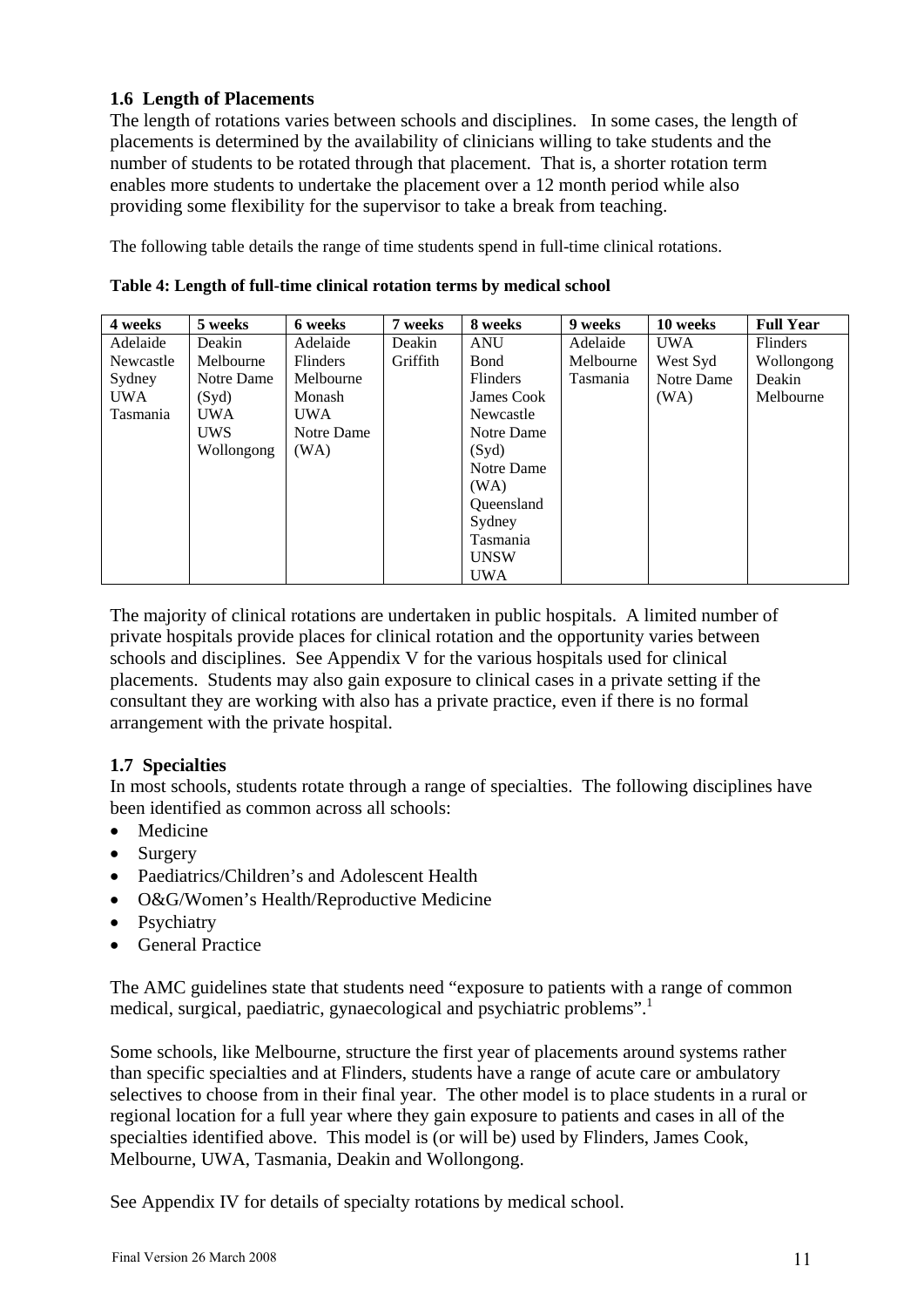Medical schools reported that capacity in certain specialties for clinical placements is becoming critical and while pressure areas vary between schools, the majority of schools were concerned about securing sufficient general practice placements. Other pressure areas identified were paediatrics, emergency medicine and psychiatry.

#### **1.8 Organisation of Clinical Placements**

Most medical schools use a clinical school model for the organisation and oversight of clinical placements. Within each clinical school there are multiple hospital, general practice and community health sites and students may move between the different hospitals and other sites associated with that school during their rotations. The clinical school arranges the timetabling, organises lectures and tutorials and provides support services for both students and clinical teachers.

Other models exist such as at UWA where placements are organised by the discipline school. For example, the School of Surgery arranges placements in that discipline across multiple sites. In smaller schools, placements are organised by central university staff, however, timetabling and student support is the responsibility of hospital-based staff.

Collaborative arrangements between medical schools for clinical placements have begun to emerge where students are being placed in the same site or as a result of strategic partnerships between schools to expand capacity. For example, Griffith, Bond and the local Division of General Practice, a staff member is employed by the two schools at the Division to organise general practice placements for the two schools. This is a highly advantageous situation as the general practice placements are organised in a coordinated fashion where there are two schools in a relatively small geographic location. In addition, the close association with the Division of General Practice means that the staff member has access to a number of general practice resources including practice databases which would not normally be available to medical schools.

Other examples of collaborative arrangements include:

- Rural Clinical School of Western Australia, a collaboration between UWA and Notre Dame (WA), which organises places and supports students from both schools
- Partnership between Sydney, UWS and Wollongong at the Northern Rivers University Department of Rural Health to organise clinical placements for students from the three schools in that region
- Joint Rural Clinical School in Bendigo between Melbourne and Monash

#### **1.9 Clinical Training in a Rural Setting**

Clinical training in a rural setting is a component of all schools' clinical training programs which has been facilitated by the Rural Clinical School (RCS) Program. The RCS program has been very successful in providing targeted funding for staff and infrastructure to enable students to undertake clinical training in rural settings.

Schools such as Flinders, James Cook, Tasmania, Deakin, Wollongong, Melbourne, ANU, UWA, Notre Dame (WA) and Notre Dame (Sydney) offer a full-year rotation for students in a rural or regional community. With primary funding from DoHA, students are provided with a range of incentives and support including rent-free accommodation, relocation allowance and the provision of resources such as mobile phone and laptop. Students are allocated to a specific general practice with a GP Supervisor, however, it is not considered a general practice placement and students follow patients through primary care and the hospital system. Individual schools are also entering into partnerships with each other to collaborate on the delivery of rural training in shared sites. For example, Flinders and Adelaide share facilities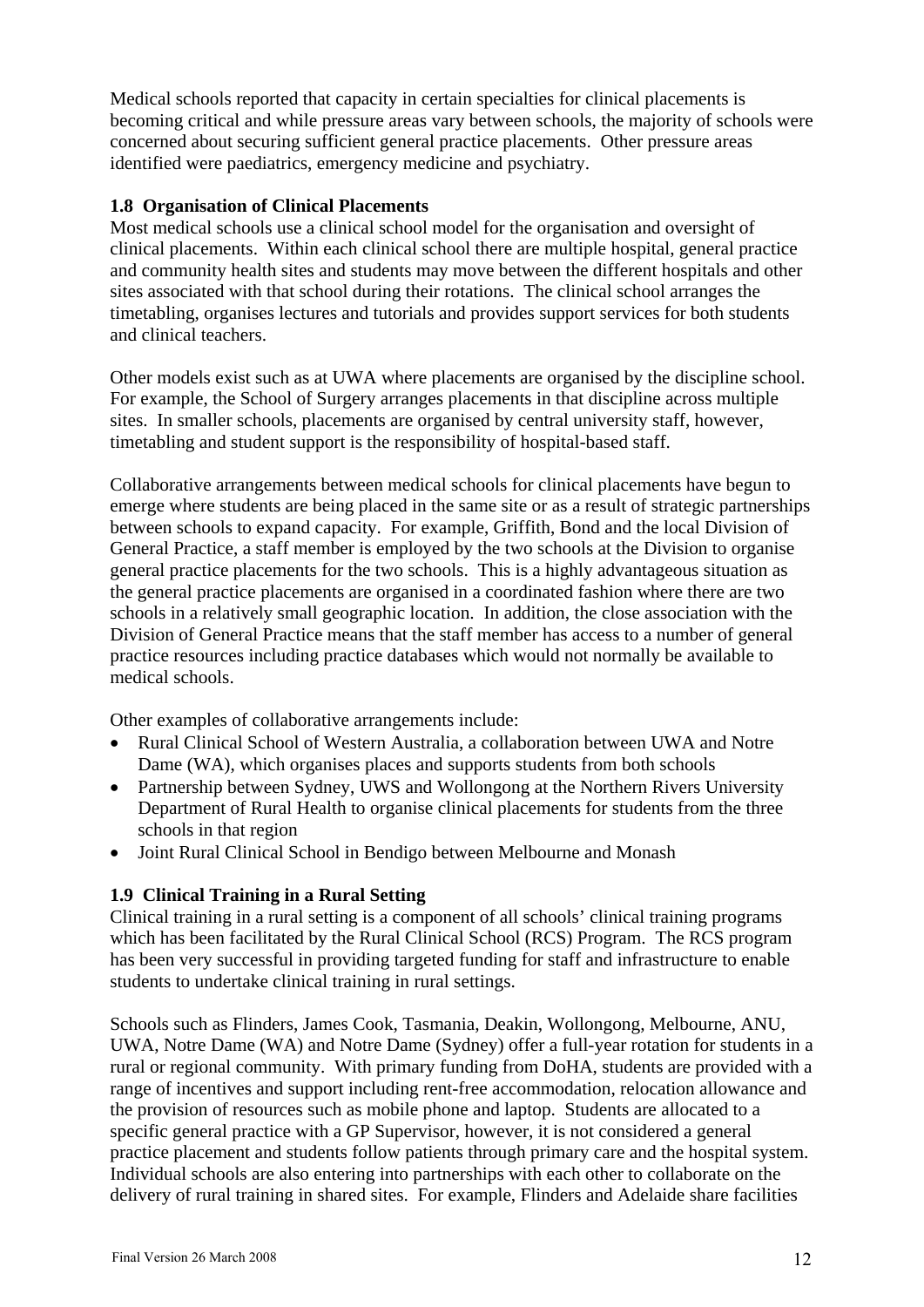in the Barossa Valley, South Australia, and Sydney, Wollongong and UWS share facilities in the Northern Rivers, NSW.

The result is that students and clinical teachers are well supported and education has become an integral part of health service delivery. In addition, the injection of funding into regional communities and the commitment to expanding local health services has seen the development of partnerships with local government and business to further support clinical teaching.

Schools reported that they did not have difficulty in filling rural places and in fact these places were often oversubscribed. Anecdotally, students highly value the rural clinical training experience. They have a defined and valued role in the clinical team and can be more involved in the management of patient care than at a city-based hospital.

#### **1.10 Community Settings**

Medical schools make use of community settings to provide students with exposure to medical practice. While some schools utilise these most in early clinical training years other schools have or will integrate community practice into the formal rotation years. Settings include:

- Community health centres
- Aged care facilities
- Women's health centres
- Child health centres
- Aboriginal Health Service
- Drug and Alcohol Services
- Ambulance Services

These settings are usually built into a general practice rotation and some schools combine community settings in other specialty rotations such as paediatrics and psychiatry. However, students would not spend the entire rotation in a community setting (excluding general practice) alone.

Similarly, limited access to hospital places has forced some schools, particularly new schools, to think more creatively about structuring clinical rotations. UWS, for example, will "stitch" together a variety of practice settings into most of a rotation including hospital, general practice and health agencies. Those schools providing an integrated rural/community-based curriculum would also use a variety of settings including community health agencies during the 12-month rotation.

#### **1.11 Private Sector**

Medical schools are increasingly looking to the private sector as a source of clinical placements. Some schools have always had collaborative partnerships with local private hospitals while other schools have struggled to develop relationships with the private sector. In some cases, arrangements have been ad hoc with clinicians working in both public and private hospitals taking students to the private setting to see specific cases.

The success of engagement with the private sector is dependent on selling the value of integrating teaching into service delivery. This requires a champion within the private hospital such as a senior staff specialist or medical director take up cause with hospital management.

Some schools reported that developing mutually agreeable contracts with private health providers has delayed the development of clinical education in certain locations. Defining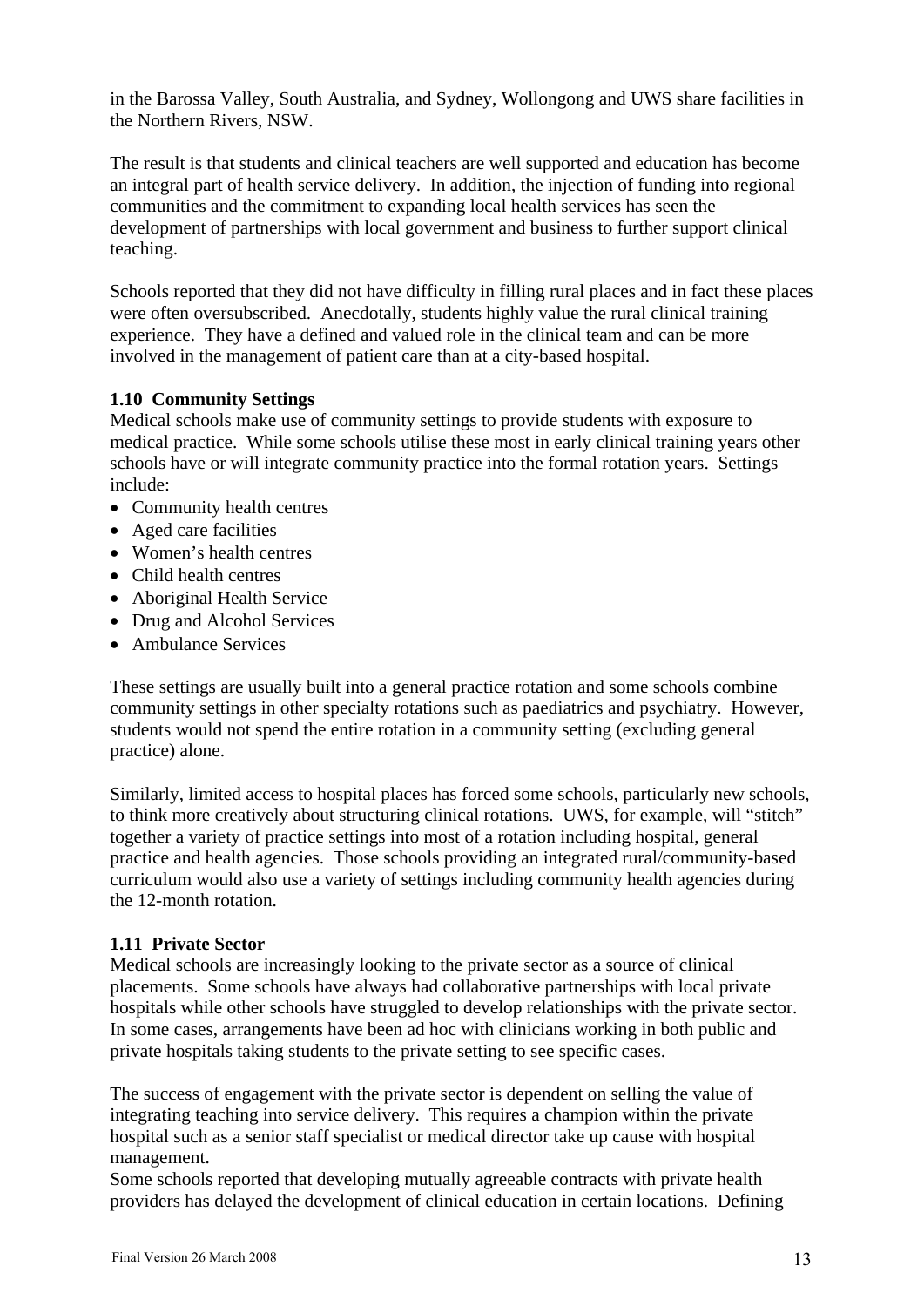student roles and duties, access to students' academic records, patients rights and issues around intellectual property have been identified.

#### **1.12 General Practice**

Medical schools are increasingly looking to general practice as a major source for clinical experience throughout all years of a medical program as well as during the rotation years. However, as has already been noted, medical schools are concerned about securing enough general practices to meet the increased medical school numbers.

Some GPs are no longer willing to take students and it has been estimated that less than 20 per cent of general practices in Australia are involved in teaching. The opportunity cost of taking students is often considered too high and similarly, corporate general practices have a business model which does not include teaching either GP trainees or medical students.

Some other reasons expressed by medical schools as to why general practices do not take or have decided to no longer take students include:

- Lack of space resulting from competing influences of a multidisciplinary practice
- Workforce in practices has changed, more part-time GPs
- Competition for training from interns and GP registrars
- Efforts not acknowledged
- Disconnected from medical school

In regards to assessing the quality of a practice for placing students, the following elements have been identified as important:

- Practice accredited and GP is vocationally registered
- Physical space
- GP willing to participate in teacher training
- Possibly some experience of students in the practice

Some rural general practices have been supported through the provision of funding for student space and other infrastructure. The nature of these practices is different from urban general practices as the GP practices in a diversified setting including the local hospital, undertakes a range of procedures and has more exposure to acute cases. Students undertaking clinical placements in rural general practice would generally have a different learning experience to an urban general practice.

The Practice Incentive Payment (PIP) scheme is a Commonwealth initiative aimed at rewarding GPs for undertaking service-related programs including medical student teaching. As medical schools are increasingly looking to expand clinical training in the general practice setting, it is timely to review the PIP scheme to ensure that GPs are adequately supported to undertake teaching.

#### **1.13 Indigenous Health**

The Indigenous Health Curriculum Framework<sup>2</sup> has been nationally agreed by all medical deans and provides a set of guidelines for Indigenous Health to be an integral part of medical education. The framework has been endorsed by the AMC and medical schools are required to report on the implementation of the guidelines as part of the accreditation process.

In regards to clinical training, some schools have been successful in providing opportunities for students to gain some clinical experience in an Indigenous Health setting. It is noted that this would often occur during the early part of the medical program as well as during elective rotation terms.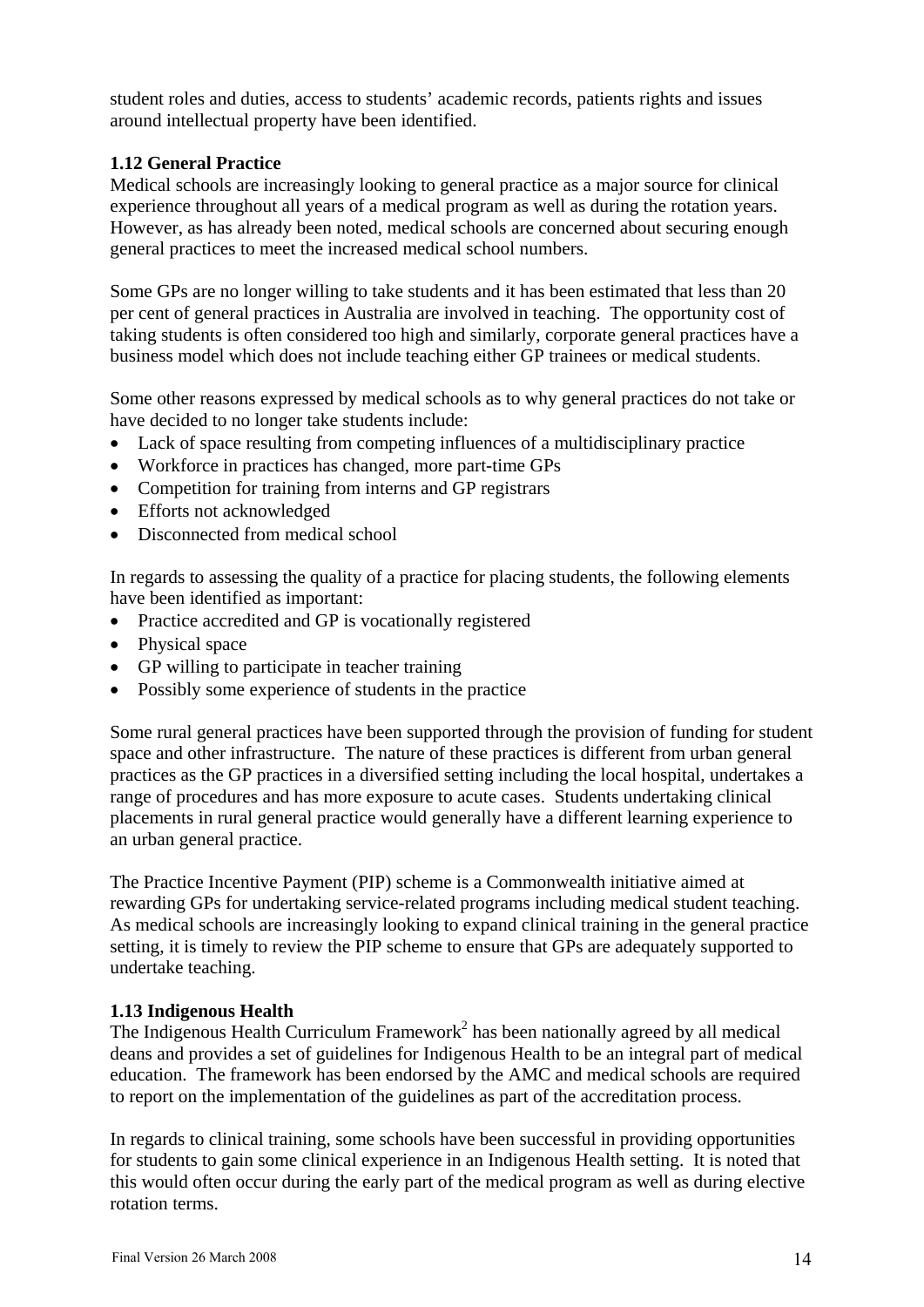If closing the gap on Indigenous Health is a national priority, it is essential that opportunities are created for medical students to be able to gain clinical experience in Indigenous Health settings.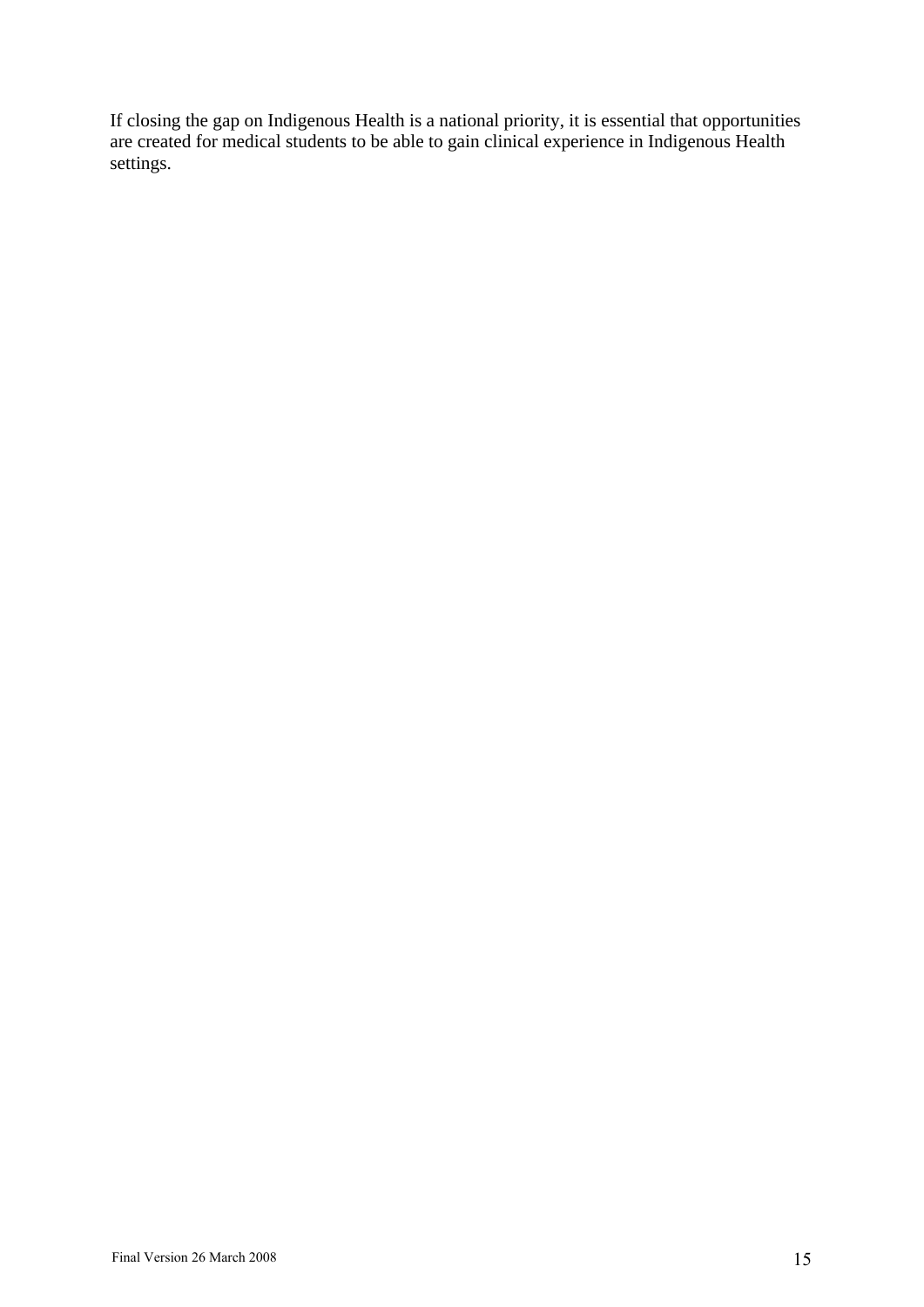### 2. Quality Clinical Placements

#### **2.1 Elements required for quality clinical placements**

As described in Section 1, clinical placements are undertaken in a variety of settings including hospital (public and private), general practice and community health agencies.

Three key elements have been identified by medical schools and jurisdictions as essential for quality clinical placements and are applied across all settings:

- Casemix
- **Supervision**
- **Infrastructure**

The AMC has always had a rigorous process in place to assess the quality of clinical training offered by medical schools, and the accreditation standards reflect this approach. However, the AMC has recently completed a review of its guidelines to ensure the appropriateness and adequacy of its standards for the assessment of the rapidly increasing variety of clinical teaching placement opportunities, including the issue of shared clinical teaching sites.<sup>3</sup> As a result, the AMC Medical School Accreditation Committee is giving greater attention to the evidence provided by medical schools for the quality and sustainability of their clinical training programs.

Similarly, the jurisdictions agree that these three broad areas are at the centre of strategic efforts to expand and enhance quality.

#### **2.2 Casemix**

Medical schools strive to provide students with clinical placements that will expose them to a range of conditions, presentations, skills, procedures in a given discipline or disciplines of medical practice. The changing nature of medical practice such as shorter hospital stays, increased day procedures and a move to ambulatory settings and the private sector, has raised questions as to the suitability of traditional hospital settings for quality clinical placements. As a result, medical schools are looking to adapt their clinical placements, to include a wide range of health care settings to ensure that students are placed where patients are presenting.

When considering new sites for placements, the casemix of that site is carefully examined. Schools consult with a wide range of groups including clinicians, health professionals, local health authorities and community practitioners regarding the case mix and suitability of a site for medical student placements.

Many schools have developed a list of problems or conditions that students should see during their placement years and seek to ensure that students are placed in settings where they will see these cases.

Another issue related to casemix is access to patients and patients' rights. Schools have developed consent forms and information resources for patients and no schools reported that they had any significant issues around patient consent.

#### **2.3 Supervision**

The availability of suitably trained medical teachers to supervise students is perhaps the greatest challenge facing medical schools in their efforts to expand clinical placement capacity.

Medical schools have reported that some senior clinical academic positions remain unfilled despite funding and incentives and that recruitment of suitably qualified clinicians has been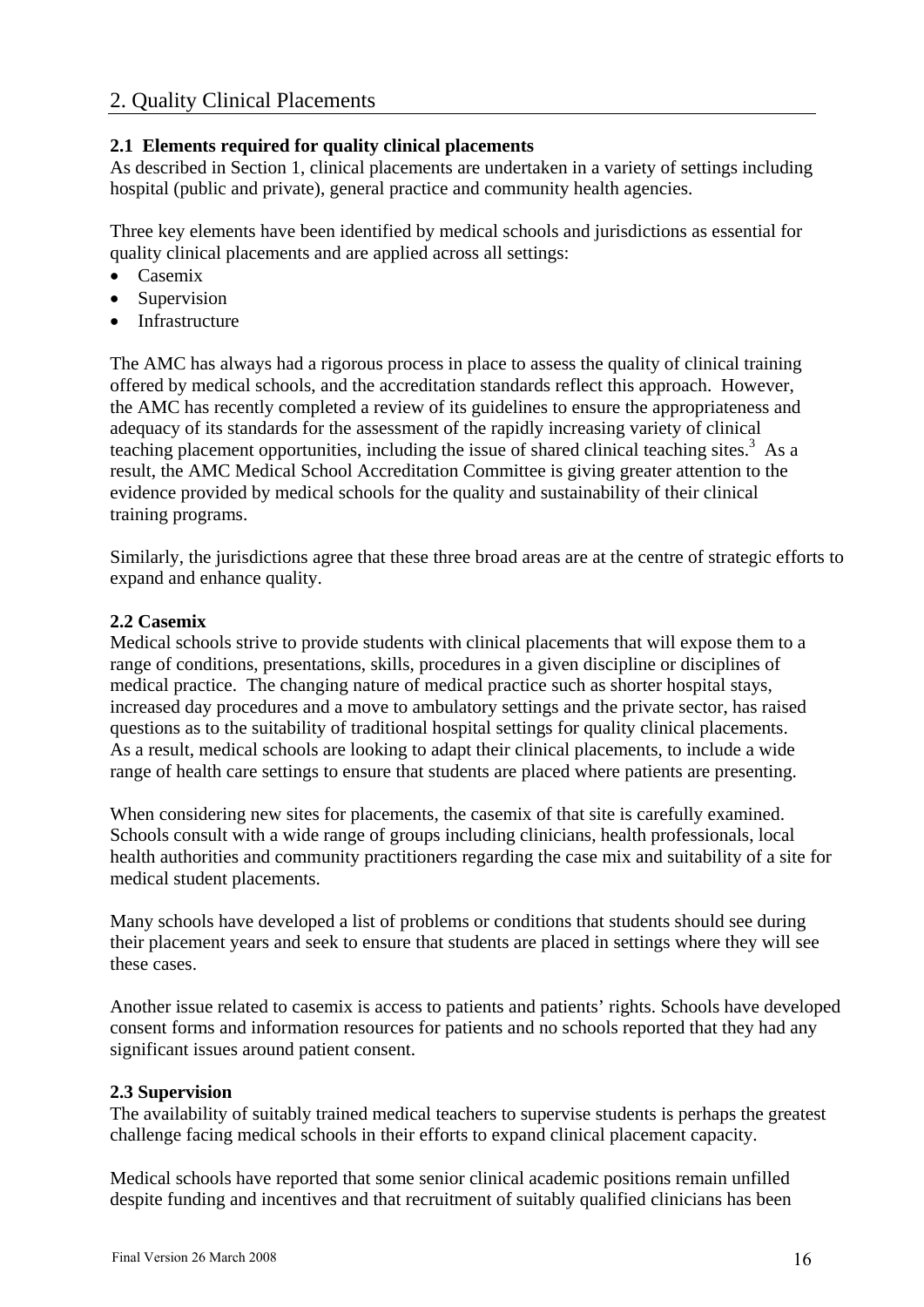difficult. Most jurisdictions provide award payments to clinical academic staff to partially bridge the gap between university and hospital specialists' salaries, however, they are unable to compete with private practice earnings.

The increasing move to using general practice, community settings and the private sector for clinical placements raises the issue of how to encourage medical practitioners to take students in these settings. Financial payment is provided by the Commonwealth to GPs taking students through the Practice Incentive Payment (PIP) however, similar financial incentives are not available to other community settings.

In addition, clinical teachers need adequate resources and support to give them time to teach, including administrative support. In hospital settings where a consultant is working in a multidisciplinary team, medical student teaching is often undertaken by registrars, interns and other members of that team in addition to the consultant. It is important that these groups are supported in their teaching efforts.

Similarly, GPs may have a registrar or intern to assist with teaching as well as practice nurses and in some cases allied health staff. Other ways to lessen the burden on clinical teachers, particularly in general practice and community settings, is to structure placements so that students are not in the one practice the entire time and instead a number of different health settings sites make up the clinical placement. In multidisciplinary practices, students should be able to work with other health professionals not just the GP.

Medical teachers need to have the skills and confidence to supervise and train medical students. This includes providing professional development programs in teaching and assessment as well as ensuring that teachers know what to teach. Learning objectives of the placement and the roles of student and teacher should be clearly defined and communicated.

#### **2.4 Infrastructure**

The infrastructure requirements of a quality clinical placement have been identified as follows:

- Physical teaching space eg lecture and seminar rooms in hospitals, videoconferencing and AV equipment
- Room for students to see patients in general practice, consulting clinics etc
- Computers and IT infrastructure
- Student accommodation in rural, regional and outer urban areas
- Clinical skills laboratories

Schools reported that existing infrastructure at some hospital sites would not be adequate for the increased number of student placements. This included IT resources, size of tutorial and lecture rooms and other student space. At times staffing deficiencies at some sites, including public hospitals, can be such that there are concerns about quality of practice and teaching. It is therefore important that the quality and suitability of infrastructure is taken into account.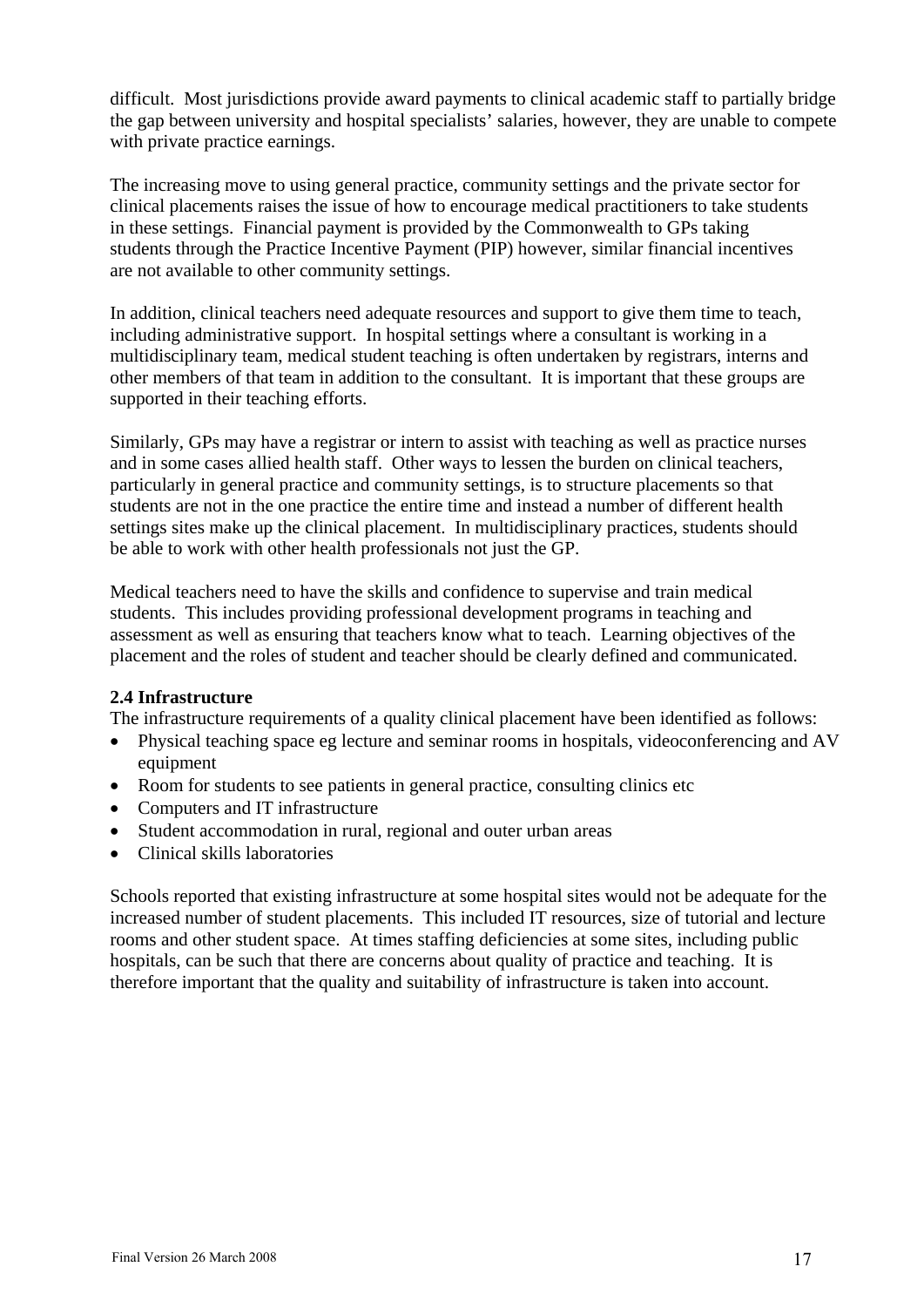## 3. Clinical Placement Capacity, Challenges and Strategies

#### **3.1 Current Clinical Placement Capacity**

In 2007, there were 1,908 final year medical students in Australian medical schools undertaking clinical placements. By 2012, this number will increase to 3,437 representing an 80 per cent increase in required clinical places nationally for final year medical students. This figure varies between jurisdictions as follows:

| NSW | 92.9%  |
|-----|--------|
| Vic | 81.1%  |
| Old | 95.6%  |
| SА  | 29.1%  |
| WА  | 125.4% |
| Tas | 43.8%  |
| ACT | 22.1%  |

The percentage increase varies between individual medical schools during this period ranging from 10.4% (Sydney) to 180% (Newcastle). See Appendix VI for full details of final year clinical placement requirements by medical school.

#### **3.2 Challenges to Expanding Capacity for Clinical Placements**

#### **Health Services**

• Changing the culture of health services and health professionals to include education and training as an integral part of health service delivery

#### **Curriculum**

• Clear definition of clinical training requirements to prepare students for internships

#### **Workforce Issues**

- Workforce shortages
- Ageing health workforce
- Increase in VMOs, less staff specialists
- Inadequate number of specialists and GPs to teach in some specialties

#### **Supervision**

- Recruitment of clinicians into academic and teaching roles
- Appropriate remuneration of clinical teachers including general practitioners
- Ensuring clinicians have the skills and support to take on teaching roles

#### **Competition for Places**

- Competing demand for places by pre-vocational and vocational trainees
- Competing demand for places by more than one medical school in geographic location

#### **3.3 Strategies for Expanding Capacity**

Medical schools have begun planning for the increase in student numbers and sourcing the required number of clinical places. As already noted, a number of collaborative partnerships have been established between medical schools with the aim of expanding capacity and costsharing (1.8). Schools reported that they are also looking at where they can expand places, particularly in local private hospitals and broader community settings.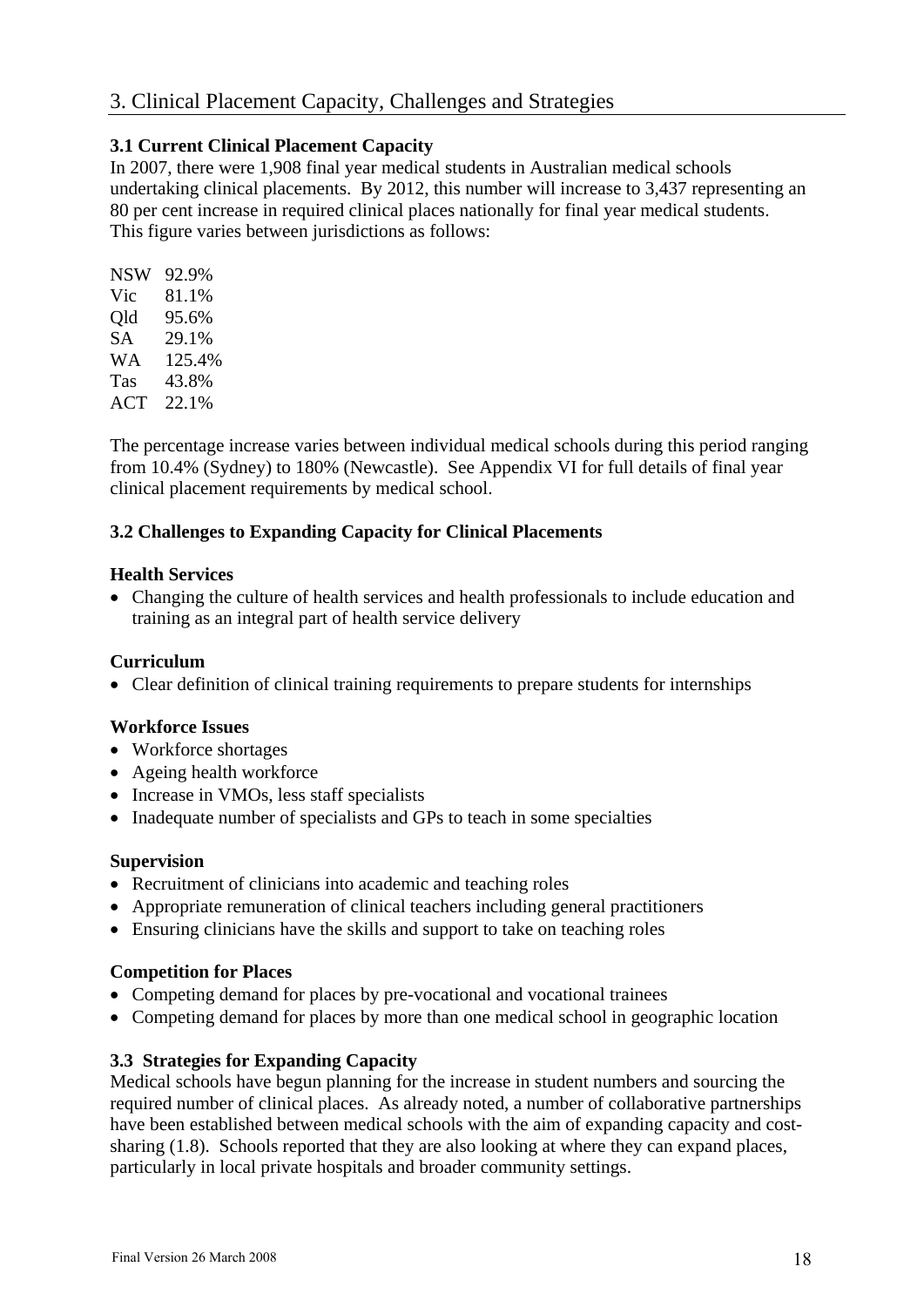The jurisdictions are also looking at the issue of clinical placements across a range of health professions including medicine.

#### **Queensland**

In 2006, a Taskforce on Clinical Education and Training was established to review and make recommendations to the Minister for Health. $4$  One of the key initiatives to come out of this Taskforce was the establishment of the Medical Students Clinical Placement Subsidy Scheme which provides funding over three years to support staffing appointments both teaching and administrative support positions and infrastructure. Other initiatives aimed at improving the quality of clinical training include:

- funding to facilitate access to training for medical teachers
- development of the IMG workforce
- exploring a concept for a clinical education and training productivity and innovation board/agency
- appointment of a State-wide Director of Medical Education and Training

#### **Victoria**

The Department of Human Services (DHS) has developed a series of strategies around the organisation and management of clinical placements for a range of health professions in Victoria including medicine.<sup>5</sup> A number of research projects have been undertaken including the development of sustainable models for placements in rural Victoria and issues around establishing community health service teaching centres as well as a scoping project on medical student placements.<sup>6</sup> A further project looking at integrating students into general practices is currently being undertaken. The DHS has provided more than \$30M in funding for teaching infrastructure and further funding to health services for academic teaching staff and infrastructure in rural locations. Other initiatives include:

- discussions about consistency of data collection and the merits of a central database to store placement data
- discussion about the establishment of a clinical placement agency
- establishment of a Clinical Placements Group to manage allocation of medical student clinical placements in acute public hospitals
- development of standard fees which medical schools are charged for clinical placements in public hospitals (in 2007: \$1,111 for each full-time CSP student, \$2,222 for each domestic fee-paying student and \$3,333 for each international fee-paying student).

#### **Western Australia**

A Joint Consultative Committee on Medical Student Training established with representation from Department of Health, UWA and Notre Dame (WA) to work across medical student placement issues. A new award for hospital clinicians will see an increase in the provision of gap funding for clinical academic appointments.

#### **South Australia**

Plans are in place to convert country hospitals to general hospitals, suitable for medical student training. Capacity will also be enhanced through the construction of new hospitals and changing the role of outer metropolitan hospitals, although new sites will not be operational until 2016. The Department of Health is about to commence a project to scope resource requirements for clinical placements and will look at nursing in the first instance.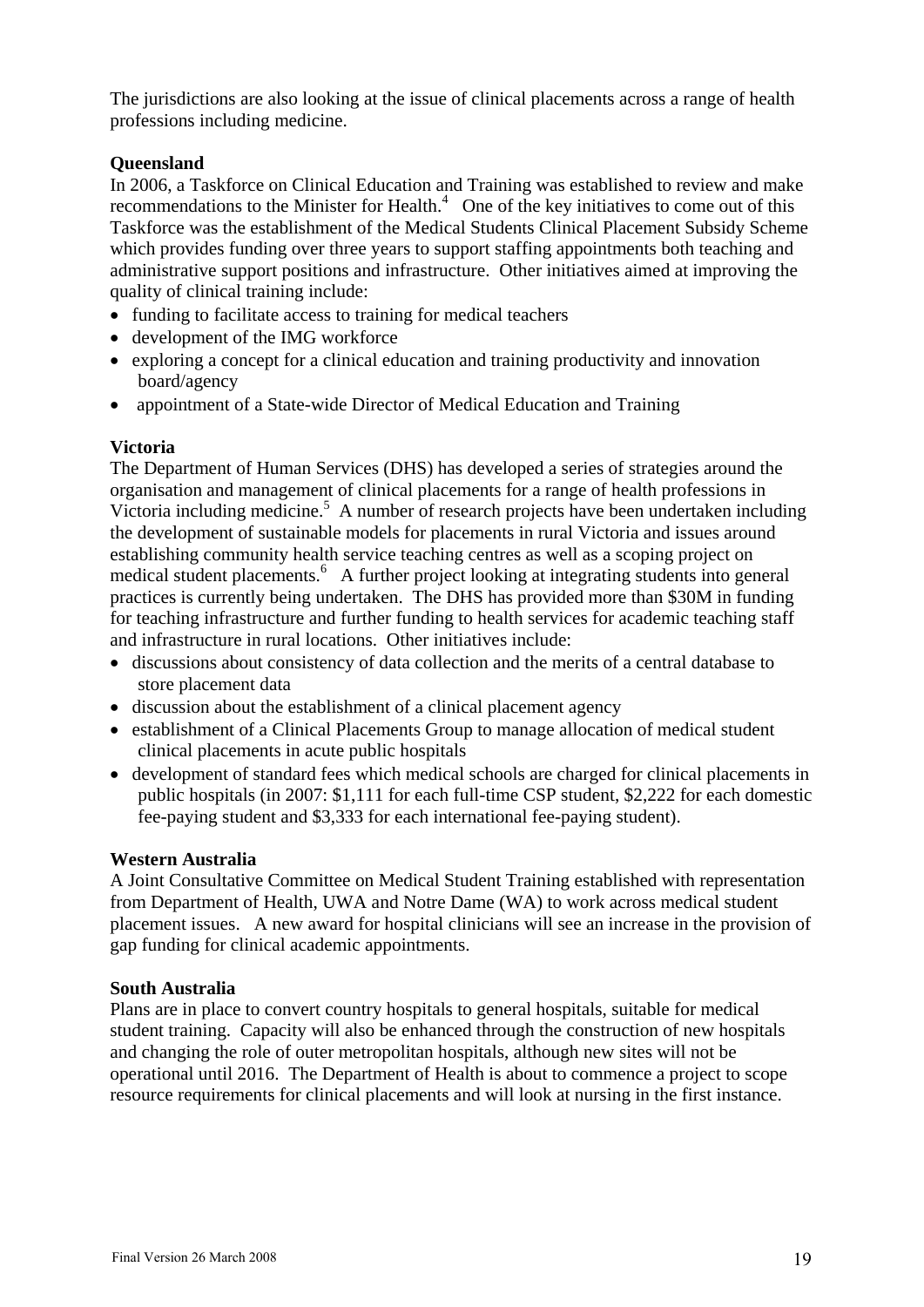- 1. Australian Medical Council 2002 *Assessment and Accreditation of Medical Schools: Standards and Procedures,* AMC Canberra*.*
- 2. Committee of Deans of Australian Medical Schools 2004 *CDAMS Indigenous Health Curriculum Framework.* CDAMS, Sydney.
- 3. Australian Medical Council 2007 *Clinical Placements in Undergraduate Medical Education: Applying AMC Standards to the Assessment of Clinical Teaching Placements*, AMC, Canberra.
- 4. Queensland Government 2007 *Ministerial Taskforce on Clinical Education and Training Final Report -March 2007*, Queensland Government, Brisbane.
- 5. Victorian Government Department of Human Services 2007 *Clinical Placements in Victoria, Establishing a Statewide Approach*. Victorian Government DHS, Melbourne.
- 6. http://www.health.vic.gov.au/workforce/placements.htm#scoping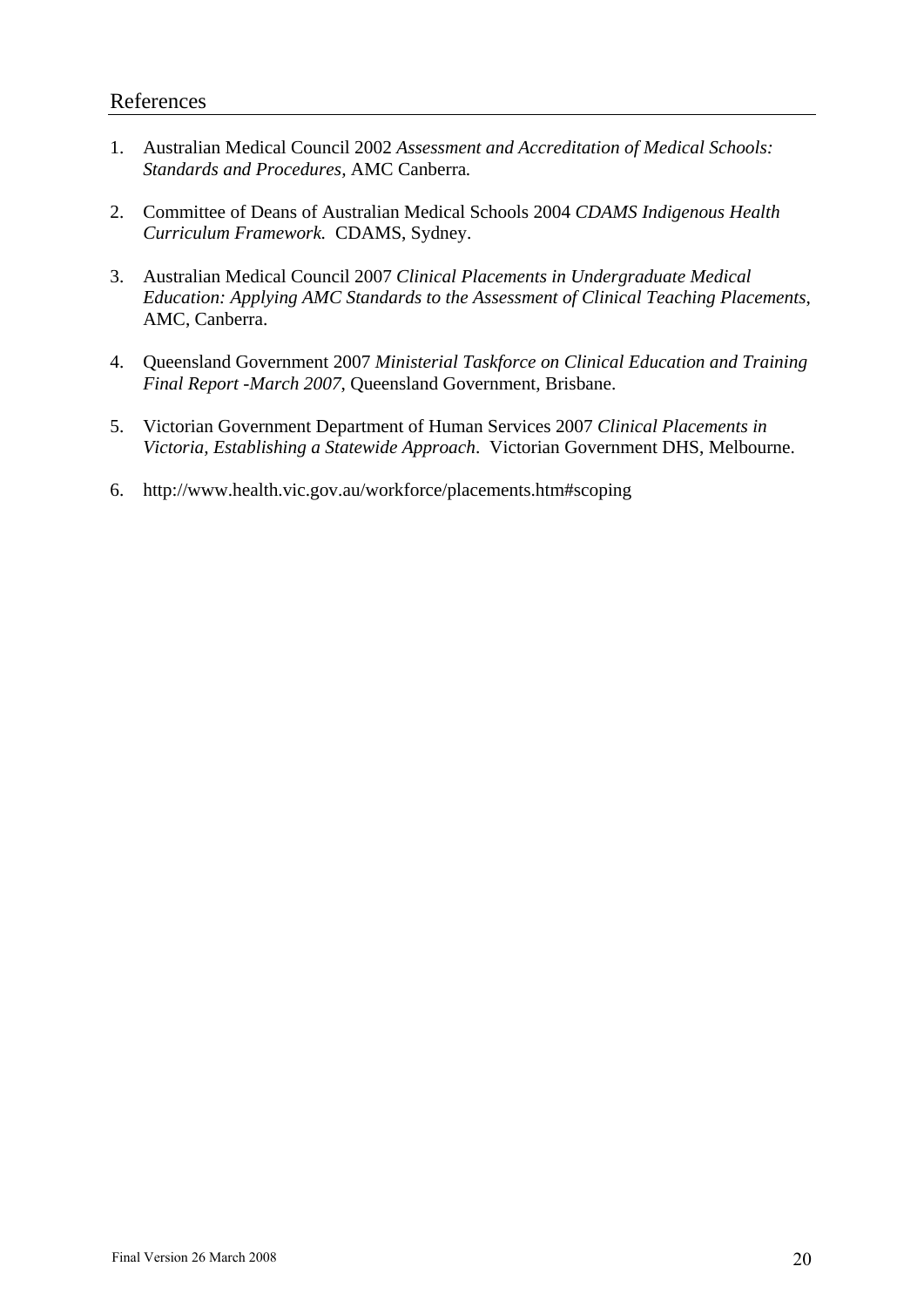# APPENDICES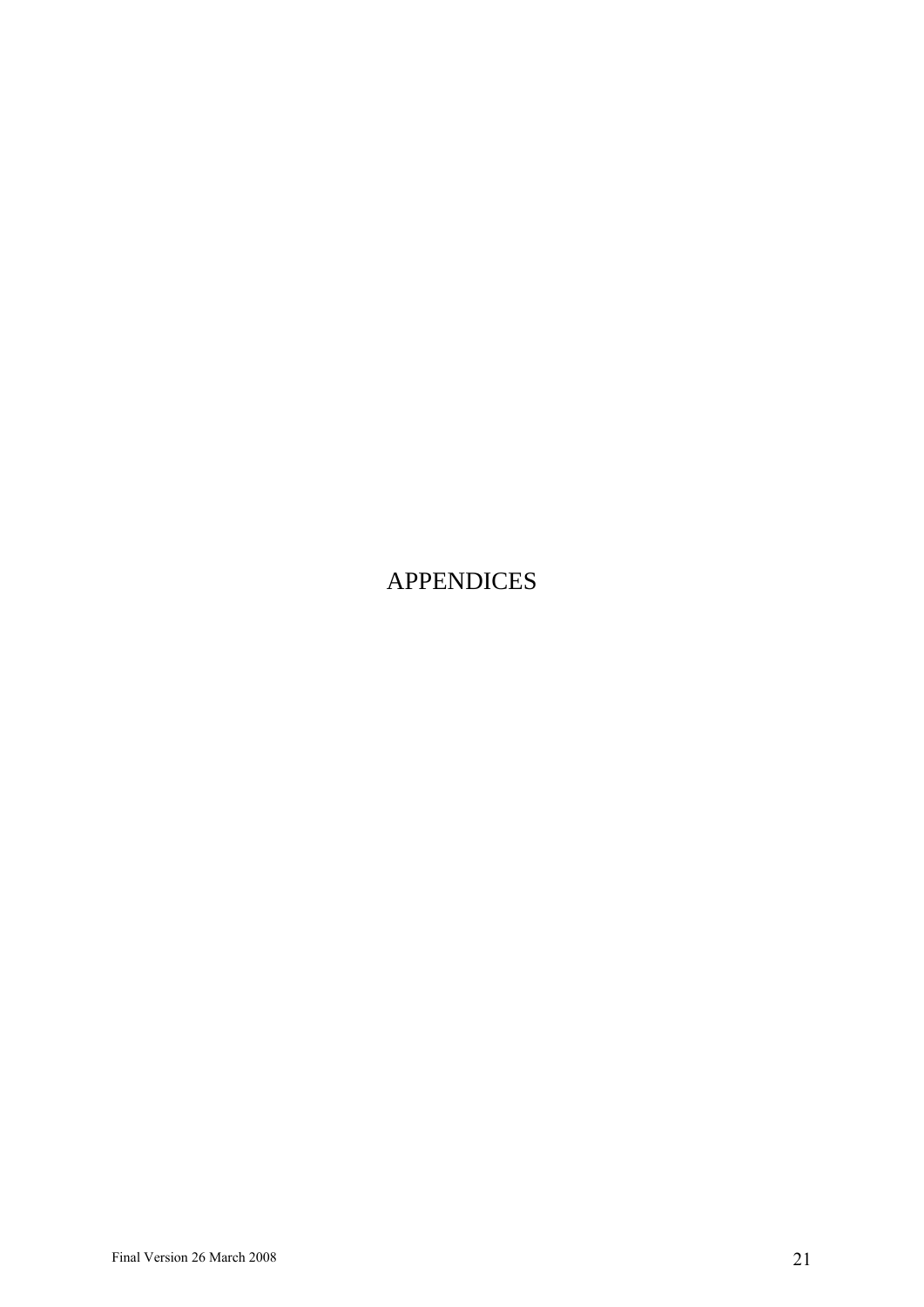## Appendix I

#### **Commencing Medical Students 2000‐2006**

|                                    |      | 2000            |              |             | 2001 |                  |          | 2002     |              |      | 2003           |              |      | 2004     |              |           | 2005                 |              |           | 2006                    |              |
|------------------------------------|------|-----------------|--------------|-------------|------|------------------|----------|----------|--------------|------|----------------|--------------|------|----------|--------------|-----------|----------------------|--------------|-----------|-------------------------|--------------|
|                                    | Dom  | Intl            | <b>TOTAL</b> | Dom         | Intl | <b>TOTAL</b>     | Dom      | Intl     | <b>TOTAL</b> | Dom  | Intl           | <b>TOTAL</b> | Dom  | Intl     | <b>TOTAL</b> | Dom       | Intl                 | <b>TOTAL</b> | Dom       | Intl                    | <b>TOTAL</b> |
| <b>NSW</b>                         |      |                 |              |             |      |                  |          |          |              |      |                |              |      |          |              |           |                      |              |           |                         |              |
| Sydney                             | 91   | 27              | 118          | 197         | 37   | 234              | 191      | 36       | 227          | 181  | 53             | 234          | 197  | 59       | 256          | 211       | 58                   | 269          | 214       | 54                      | 268          |
| <b>UNSW</b>                        | 190  | 46              | 236          | 174         | 52   | 226              | 177      | 53       | 230          | 176  | 56             | 232          | 182  | 43       | 225          | 186       | 56                   | 242          | 211       | 46                      | 257          |
| Newcastle                          | 74   | 21              | 95           | 78          | 17   | 95               | 76       | 15       | 91           | 86   | 17             | 103          | 92   | 22       | 114          | 101       | 24                   | 125          | 91        | 20                      | 111          |
| Western Syd                        |      |                 |              |             |      | $\Omega$         |          |          | $\Omega$     |      |                | $\Omega$     |      |          | $\Omega$     |           |                      | $\Omega$     |           |                         | $\pmb{0}$    |
| Wollongong                         |      |                 |              |             |      | $\Omega$         |          |          | $\Omega$     |      |                |              |      |          |              |           |                      |              |           |                         | $\mathbf 0$  |
| Notre Dame (Syd)                   |      |                 |              |             |      | $\Omega$         |          |          | $\Omega$     |      |                | $\Omega$     |      |          | $\Omega$     |           |                      |              |           |                         | $\Omega$     |
| <b>TOTAL NSW</b>                   | 355  | 94              | 449          | 449         | 106  | 555              | 444      | 104      | 548          | 443  | 126            | 569          | 471  | 124      | 595          | 498       | 138                  | 636          | 516       | 120                     | 636          |
|                                    |      |                 |              |             |      |                  |          |          |              |      |                |              |      |          |              |           |                      |              |           |                         |              |
| <b>VIC</b>                         |      |                 |              |             |      |                  |          |          |              |      |                |              |      |          |              |           |                      |              |           |                         |              |
| Melbourne                          | 139  | 80              | 219          | 193         | 83   | 276              | 189      | 83       | 272          | 185  | 87             | 272          | 146  | 85       | 231          | 147       | 80                   | 227          | 220       | 78                      | 298          |
| Monash                             | 149  | 42              | 191          | $\Omega$    | 40   | 40               | 154      | 61       | 215          | 159  | 51             | 210          | 161  | 64       | 225          | 176       | 75                   | 251          | 187       | 85                      | 272          |
| Deakin                             |      |                 | $\Omega$     |             |      | $\Omega$         |          |          | $\Omega$     |      |                | $\Omega$     |      |          | $\Omega$     |           |                      | $\Omega$     |           |                         | $\mathbf 0$  |
| <b>TOTAL VIC</b>                   | 288  | 122             | 410          | 193         | 123  | 316              | 343      | 144      | 487          | 344  | 138            | 482          | 307  | 149      | 456          | 323       | 155                  | 478          | 407       | 163                     | 570          |
|                                    |      |                 |              |             |      |                  |          |          |              |      |                |              |      |          |              |           |                      |              |           |                         |              |
| QLD                                |      |                 |              |             |      |                  |          |          |              |      |                |              |      |          |              |           |                      |              |           |                         |              |
| Queensland                         | 226  |                 | 227          | 237         |      | 240              | 235      | 11       | 246          | 264  | 11             | 275          | 283  | 30       | 313          | 250       | 58                   | 308          | 265       | 52                      | 317          |
| <b>JCU</b>                         | 64   | $\Omega$        | 64           | 79          |      | 79               | 81       | $\Omega$ | 81           | 82   | $\overline{2}$ | 84           | 96   | $\Delta$ | 100          | 95        |                      | 99           | 93        | 6                       | 99           |
| Griffith                           |      |                 | $\Omega$     |             |      | $\Omega$         |          |          | $\Omega$     |      |                | $\cap$       |      |          | $\Omega$     | 86        | $\Omega$             | 86           | 123       | 3                       | 126          |
| <b>Bond</b>                        |      |                 |              |             |      | $\Omega$         |          |          | $\Omega$     |      |                |              |      |          | $\Omega$     | 65        | $\overline{7}$       | 72           | 81        | 3                       | 84           |
| <b>TOTAL QLD</b>                   | 290  |                 | 291          | 316         |      | 319              | 316      | 11       | 327          | 346  | 13             | 359          | 379  | 34       | 413          | 496       | 69                   | 565          | 562       | 64                      | 626          |
|                                    |      |                 |              |             |      |                  |          |          |              |      |                |              |      |          |              |           |                      |              |           |                         |              |
| SA                                 |      |                 |              |             |      |                  |          |          |              |      |                |              |      |          |              |           |                      |              |           |                         |              |
| Adelaide                           | 101  | 36              | 137          | 102         | 34   | 136              | -99      | -53      | 152          | 106  | 40             | 146          | 103  | 44       | 147          | 102       | 36                   | 138          | 117       | 16                      | 133          |
| Flinders                           | 58   | 30              | 88           | 67          | 24   | 91               | 66       | 32       | 98           | 68   | 28             | 96           | 81   | 27       | 108          | 80        | 23                   | 103          | 81        | 29                      | 110          |
| <b>TOTAL SA</b>                    | 159  | 66              | 225          | 169         | 58   | $\overline{227}$ | 165      | 85       | 250          | 174  | 68             | 242          | 184  | 71       | 255          | 182       | 59                   | 241          | 198       | 45                      | 243          |
|                                    |      |                 |              |             |      |                  |          |          |              |      |                |              |      |          |              |           |                      |              |           |                         |              |
| <b>WA</b><br><b>UWA UG</b>         |      |                 |              |             |      |                  |          |          |              |      |                |              |      |          |              |           |                      |              |           |                         |              |
|                                    | 123  |                 | 129          | 137         |      | 142              | 140      |          | 143          | 140  | 10             | 150          | 189  | 16       | 205          | 148       | 26                   | 174          | 130       | 19                      | 149          |
| <b>UWA Grad</b><br>Notre Dame (WA) |      |                 |              |             |      | C                |          |          | $\Omega$     |      |                |              |      |          | $\cap$       | 21        | $\Omega$<br>$\Omega$ | 21           | 39        | $\mathbf 0$<br>$\Omega$ | 39<br>86     |
| <b>TOTAL WA</b>                    | 123  |                 | 129          | 137         |      | 142              | 140      |          | 143          | 140  | 10             | 150          | 189  | 16       | 205          | 81<br>250 | 26                   | 81<br>276    | 86<br>255 | 19                      | 274          |
|                                    |      | 6               |              |             |      |                  |          |          |              |      |                |              |      |          |              |           |                      |              |           |                         |              |
| <b>TAS</b>                         |      |                 |              |             |      |                  |          |          |              |      |                |              |      |          |              |           |                      |              |           |                         |              |
| UTas                               | 50   | 10              | 60           | 62          | 14   | 76               | 62       | 20       | 82           | 64   | 23             | 87           | 90   | 25       | 115          | 55        |                      | 62           | 55        | q                       | 64           |
| <b>TOTAL TAS</b>                   | 50   | 10 <sup>1</sup> | 60           | 62          | 14   | 76               | 62       | 20       | 82           | 64   | 23             | 87           | 90   | 25       | 115          | 55        |                      | 62           | 55        | q                       | 64           |
|                                    |      |                 |              |             |      |                  |          |          |              |      |                |              |      |          |              |           |                      |              |           |                         |              |
| <b>ACT</b>                         |      |                 |              |             |      |                  |          |          |              |      |                |              |      |          |              |           |                      |              |           |                         |              |
| <b>ANU</b>                         |      |                 |              |             |      | $\Omega$         |          |          | $\Omega$     |      |                |              | 80   |          | 82           | 88        |                      | 94           | 78        | 6                       | 84           |
| <b>TOTAL ACT</b>                   |      | 0               |              | $\mathbf 0$ |      | $\overline{0}$   | $\Omega$ |          | $\Omega$     |      |                |              | 80   |          | 82           | 88        |                      | 94           | 78        | 6                       | 84           |
| <b>NATIONAL TOTAL</b>              | 1265 | 299             | 1564         | 1326        | 309  | 1635             | 1470     | 367      | 1837         | 1511 | 378            | 1889         | 1700 | 421      | 2121         | 1892      | 460                  | 2352         | 2071      | 426                     | 2497         |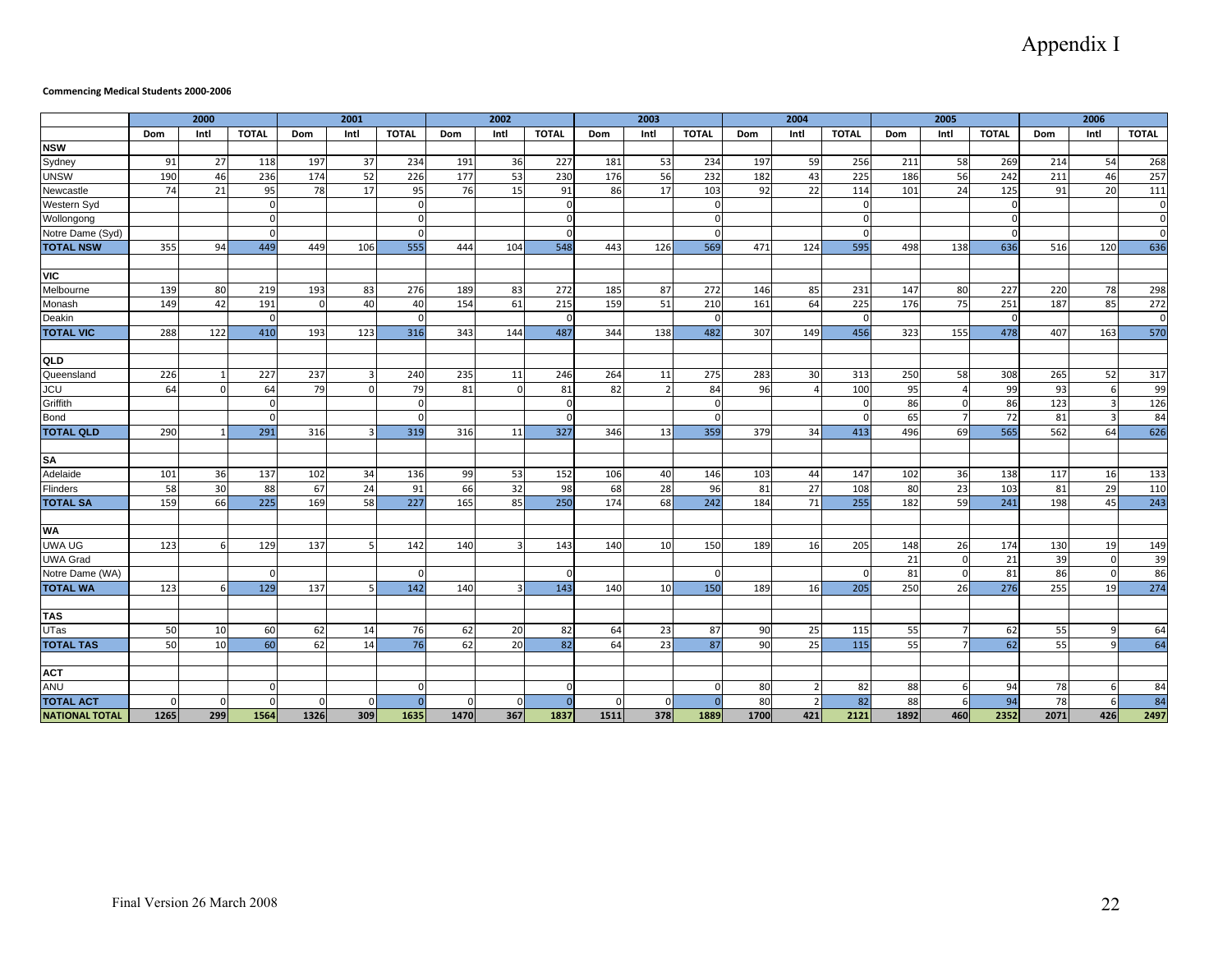## Appendix I

#### **Commencing Medical Students 2007‐2010**

|                       |             | 2007                    |              |      | 2008            |              |             | 2009            |              |      | 2010         |              |
|-----------------------|-------------|-------------------------|--------------|------|-----------------|--------------|-------------|-----------------|--------------|------|--------------|--------------|
|                       | Dom         | Intl                    | <b>TOTAL</b> | Dom  | Intl            | <b>TOTAL</b> | Dom         | Intl            | <b>TOTAL</b> | Dom  | Intl         | <b>TOTAL</b> |
| <b>NSW</b>            |             |                         |              |      |                 |              |             |                 |              |      |              |              |
| Sydney                | 226         | 38                      | 264          | 229  | 45              | 274          | 230         | 45              | 275          | 230  | 45           | 275          |
| <b>UNSW</b>           | 214         | 61                      | 275          | 214  | 60              | 274          | 196         | 70              | 266          | 196  | 70           | 266          |
| Newcastle/UNE*        | 92          | $\overline{21}$         | 113          | 188  | $\overline{22}$ | 210          | 192         | $\overline{22}$ | 214          | 196  | 22           | 218          |
| Western Syd           | 104         | $\mathbf 0$             | 104          | 100  | 5               | 105          | 102         | 10              | 112          | 104  | 12           | 116          |
| Wollongong            | 72          | $\overline{7}$          | 79           | 72   | 11              | 83           | 72          | 12              | 84           | 72   | 12           | 84           |
| Notre Dame (Syd)      | $\mathbf 0$ | $\mathbf 0$             | $\mathbf 0$  | 112  | $\mathbf 0$     | 112          | 114         | $\mathbf 0$     | 114          | 116  | $\mathbf 0$  | 116          |
| <b>TOTAL NSW</b>      | 708         | 127                     | 835          | 915  | 143             | 1058         | 906         | 159             | 1065         | 914  | 161          | 1075         |
|                       |             |                         |              |      |                 |              |             |                 |              |      |              |              |
| <b>VIC</b>            |             |                         |              |      |                 |              |             |                 |              |      |              |              |
| Melbourne UG          | 157         | 73                      | 230          | 170  | 75              | 245          | $\mathbf 0$ | $\mathbf 0$     | $\mathbf 0$  | n/a  | n/a          | $\mathbf 0$  |
| Melbourne PG          | 84          | 9                       | 93           | 75   | 10              | 85           | 70          | 10              | 80           | 245  | 85           | 330          |
| Monash** #            | 238         | 75                      | 313          | 277  | 72              | 349          | 284         | 80              | 364          | 284  | 80           | 364          |
| Deakin                |             |                         | $\Omega$     | 120  | $\overline{0}$  | 120          | 128         | $\mathbf 0$     | 128          | 144  | $\Omega$     | 144          |
| <b>TOTAL VIC</b>      | 479         | 157                     | 636          | 642  | 157             | 799          | 482         | 90              | 572          | 673  | 165          | 838          |
|                       |             |                         |              |      |                 |              |             |                 |              |      |              |              |
| QLD                   |             |                         |              |      |                 |              |             |                 |              |      |              |              |
| Queensland            | 320         | 54                      | 374          | 330  | 70              | 400          | 337         | 71              | 408          | 344  | 72           | 416          |
| JCU                   | 106         | 6                       | 112          | 150  | 5               | 155          | 153         | 5               | 158          | 156  | 5            | 161          |
| Griffith              | 150         | $\mathbf 0$             | 150          | 148  | $\mathbf 0$     | 148          | 152         | $\mathbf 0$     | 152          | 152  | $\mathbf 0$  | 152          |
| Bond                  | 85          | $\overline{\mathbf{0}}$ | 85           | 85   | $\mathbf 0$     | 85           | 87          | $\bf{0}$        | 87           | 89   | $\mathbf{0}$ | 89           |
| <b>TOTAL QLD</b>      | 661         | 60                      | 721          | 713  | 75              | 788          | 729         | 76              | 805          | 741  | 77           | 818          |
|                       |             |                         |              |      |                 |              |             |                 |              |      |              |              |
| SA                    |             |                         |              |      |                 |              |             |                 |              |      |              |              |
| Adelaide              | 146         | 24                      | 170          | 146  | 24              | 170          | 149         | 24              | 173          | 152  | 25           | 177          |
| Flinders              | 105         | 18                      | 123          | 116  | 20              | 136          | 110         | 25              | 135          | 110  | 25           | 135          |
| <b>TOTAL SA</b>       | 251         | 42                      | 293          | 262  | 44              | 306          | 259         | 49              | 308          | 262  | 50           | 312          |
|                       |             |                         |              |      |                 |              |             |                 |              |      |              |              |
| <b>WA</b>             |             |                         |              |      |                 |              |             |                 |              |      |              |              |
| <b>UWA UG</b>         | 115         | 25                      | 140          | 116  | 25              | 141          | 132         | 23              | 155          | 132  | 23           | 155          |
| <b>UWA PG</b>         | 59          | $\mathbf 0$             | 59           | 62   | $\mathbf 0$     | 62           | 60          | 3               | 63           | 60   | 3            | 63           |
| Notre Dame (WA)       | 100         | $\mathbf 0$             | 100          | 100  | $\mathbf 0$     | 100          | 102         | $\mathbf 0$     | 102          | 104  | $\mathbf 0$  | 104          |
| <b>TOTAL WA</b>       | 274         | $\overline{25}$         | 299          | 278  | $\overline{25}$ | 303          | 294         | 26              | 320          | 296  | 26           | 322          |
|                       |             |                         |              |      |                 |              |             |                 |              |      |              |              |
| <b>TAS</b>            |             |                         |              |      |                 |              |             |                 |              |      |              |              |
| $\overline{UT}$ as    | 106         | 21                      | 127          | 110  | 20              | 130          | 100         | 20              | 120          | 100  | 20           | 120          |
| <b>TOTAL TAS</b>      | 106         | 21                      | 127          | 110  | 20              | 130          | 100         | 20              | 120          | 100  | 20           | 120          |
|                       |             |                         |              |      |                 |              |             |                 |              |      |              |              |
| <b>ACT</b>            |             |                         |              |      |                 |              |             |                 |              |      |              |              |
| <b>ANU</b>            | 81          | 4                       | 85           | 80   | 12              | 92           | 82          | 12              | 94           | 83   | 12           | 95           |
| <b>TOTAL ACT</b>      | 81          | 4                       | 85           | 80   | 12              | 92           | 82          | 12              | 94           | 83   | 12           | 95           |
| <b>NATIONAL TOTAL</b> | 2560        | 436                     | 2996         | 3000 | 476             | 3476         | 2852        | 432             | 3284         | 3069 | 511          | 3581         |

\* from 2008 Joint Medical Program (JMP) with the University of New England

\*\* from 2008 Monash offers <sup>a</sup> graduate entry MBBS at its Gippsland campus, numbers are included

# Monash University Malaysia offers an AMC accredited MBBS. Commencing numbers not included in table are: 2007‐62, 2008‐95, 2009‐128, 2010‐144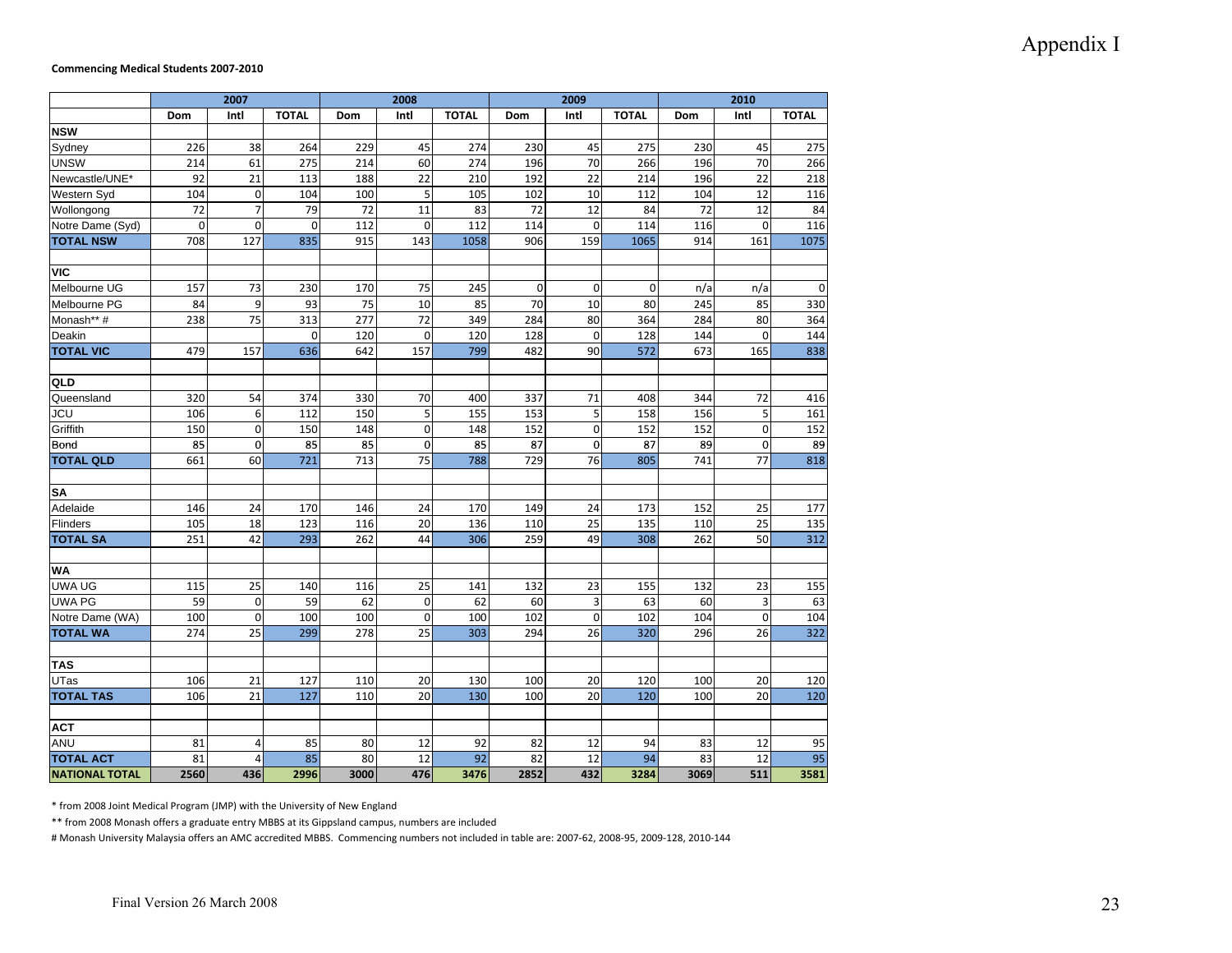#### **Medical Graduates 2002‐2006**

|                       |      | 2002            |              |                 | 2003            |                  |             | 2004            |              |                | 2005            |                 |          | 2006            |              |
|-----------------------|------|-----------------|--------------|-----------------|-----------------|------------------|-------------|-----------------|--------------|----------------|-----------------|-----------------|----------|-----------------|--------------|
|                       | Dom  | Intl            | <b>TOTAL</b> | Dom             | Intl            | <b>TOTAL</b>     | Dom         | Intl            | <b>TOTAL</b> | <b>Dom</b>     | Intl            | <b>TOTAL</b>    | Dom      | Intl            | <b>TOTAL</b> |
| <b>NSW</b>            |      |                 |              |                 |                 |                  |             |                 |              |                |                 |                 |          |                 |              |
| Sydney                | 185  | 12              | 197          | 188             | 15              | 203              | 190         | 31              | 221          | 176            | 42              | 218             | 147      | 33              | 180          |
| <b>UNSW</b>           | 165  | 24              | 189          | 159             | 29              | 188              | 163         | $\overline{23}$ | 186          | 188            | 23              | 211             | 166      | 32              | 198          |
| Newcastle             | 65   | $\overline{15}$ | 80           | 59              | $\overline{11}$ | 70               | 65          | $\overline{15}$ | 80           | 59             | 14              | $\overline{73}$ | 61       | 16              | 77           |
| Western Syd           |      |                 | $\mathbf 0$  |                 |                 | $\overline{0}$   |             |                 | $\mathbf 0$  |                |                 | $\Omega$        |          |                 | $\mathbf 0$  |
| Wollongong            |      |                 | $\mathbf 0$  |                 |                 | $\overline{0}$   |             |                 | $\mathbf 0$  |                |                 | $\Omega$        |          |                 | $\pmb{0}$    |
| Notre Dame (Syd)      |      |                 | 0            |                 |                 | $\Omega$         |             |                 | $\mathbf 0$  |                |                 | $\Omega$        |          |                 | $\pmb{0}$    |
| <b>TOTAL NSW</b>      | 415  | 51              | 466          | 406             | 55              | 461              | 418         | 69              | 487          | 423            | 79              | 502             | 374      | 81              | 455          |
| <b>VIC</b>            |      |                 |              |                 |                 |                  |             |                 |              |                |                 |                 |          |                 |              |
| Melbourne             | 174  | 39              | 213          | 206             | 64              | 270              | 179         | 75              | 254          | 178            | 83              | 261             | 211      | 73              | 284          |
| Monash                | 150  | $\mathbf{3}$    | 153          | 145             | 10              | 155              | 144         | 5               | 149          | 143            | 28              | 171             | 123      | 52              | 175          |
| Deakin                |      |                 | $\mathbf 0$  |                 |                 | $\overline{0}$   |             |                 | $\mathbf 0$  |                |                 | $\mathbf 0$     |          |                 | $\mathbf 0$  |
| <b>TOTAL VIC</b>      | 324  | 42              | 366          | 351             | 74              | 425              | 323         | 80              | 403          | 321            | 111             | 432             | 334      | 125             | 459          |
| QLD                   |      |                 |              |                 |                 |                  |             |                 |              |                |                 |                 |          |                 |              |
| Queensland            | 220  | $\mathbf 1$     | 221          | 215             |                 | 216              | 225         | $\overline{4}$  | 229          | 218            | $8\phantom{1}$  | 226             | 215      | 9               | 224          |
| <b>JCU</b>            |      |                 | $\bf{0}$     |                 |                 | $\overline{0}$   |             |                 | $\bf{0}$     | 58             | $\mathbf{0}$    | 58              | 74       | $\overline{1}$  | 75           |
| Griffith              |      |                 | $\mathbf{0}$ |                 |                 | $\overline{0}$   |             |                 | $\mathbf 0$  |                |                 | $\Omega$        |          |                 | $\pmb{0}$    |
| <b>Bond</b>           |      |                 | $\Omega$     |                 |                 | $\Omega$         |             |                 | $\Omega$     |                |                 | $\Omega$        |          |                 | $\mathbf 0$  |
| <b>TOTAL QLD</b>      | 220  | $\mathbf 1$     | 221          | 215             | 1               | 216              | 225         | 4               | 229          | 276            | $\bf 8$         | 284             | 289      | 10              | 299          |
|                       |      |                 |              |                 |                 |                  |             |                 |              |                |                 |                 |          |                 |              |
| <b>SA</b>             |      |                 |              |                 |                 |                  |             |                 |              |                |                 |                 |          |                 |              |
| Adelaide              | 84   | 32              | 116          | 81              | 32              | 113              | 94          | 33              | 127          | 85             | 29              | 114             | 92       | 36              | 128          |
| Flinders              | 58   | 20              | 78           | 56              | 25              | 81               | 67          | 20              | 87           | 62             | 28              | 90              | 66       | 26              | 92           |
| <b>TOTAL SA</b>       | 142  | 52              | 194          | $\frac{137}{2}$ | $\overline{57}$ | 194              | 161         | 53              | 214          | 147            | $\overline{57}$ | 204             | 158      | 62              | 220          |
| <b>WA</b>             |      |                 |              |                 |                 |                  |             |                 |              |                |                 |                 |          |                 |              |
| <b>UWA</b>            | 110  | 6               | 116          | 112             | 10              | 122              | 105         | $\overline{2}$  | 107          | 107            | $\mathbf 2$     | 109             | 118      | $\overline{7}$  | 125          |
| Notre Dame (WA)       |      |                 | 0            |                 |                 | $\mathbf 0$      |             |                 | 0            |                |                 | $\Omega$        |          |                 | 0            |
| <b>TOTAL WA</b>       | 110  | 6               | 116          | 112             | 10              | $\overline{122}$ | 105         | $\overline{2}$  | 107          | 107            | $\overline{2}$  | 109             | 118      | $\overline{7}$  | 125          |
| <b>TAS</b>            |      |                 |              |                 |                 |                  |             |                 |              |                |                 |                 |          |                 |              |
| <b>UTas</b>           | 53   | 9               | 62           | 45              | 6               | 51               | 55          | $\bf 8$         | 63           | 46             | 10              | 56              | 62       | 12              | 74           |
| <b>TOTAL TAS</b>      | 53   | $\overline{9}$  | 62           | 45              | 6               | $\overline{51}$  | 55          | $\infty$        | 63           | 46             | 10              | $\overline{56}$ | 62       | $\overline{12}$ | 74           |
| <b>ACT</b>            |      |                 |              |                 |                 |                  |             |                 |              |                |                 |                 |          |                 |              |
| <b>ANU</b>            |      |                 | $\mathbf 0$  |                 |                 | $\overline{0}$   |             |                 | $\mathbf 0$  |                |                 | $\Omega$        |          |                 | $\mathbf 0$  |
| <b>TOTAL ACT</b>      | 0    | 0               | $\mathbf 0$  | $\mathbf{0}$    | $\Omega$        | $\overline{0}$   | $\mathbf 0$ | $\overline{0}$  | $\mathbf 0$  | $\overline{0}$ | $\mathbf 0$     | $\Omega$        | $\Omega$ | $\mathbf 0$     | $\pmb{0}$    |
| <b>NATIONAL TOTAL</b> | 1264 | 161             | 1425         | 1266            | 203             | 1469             | 1287        | 216             | 1503         | 1320           | 267             | 1587            | 1335     | 297             | 1632         |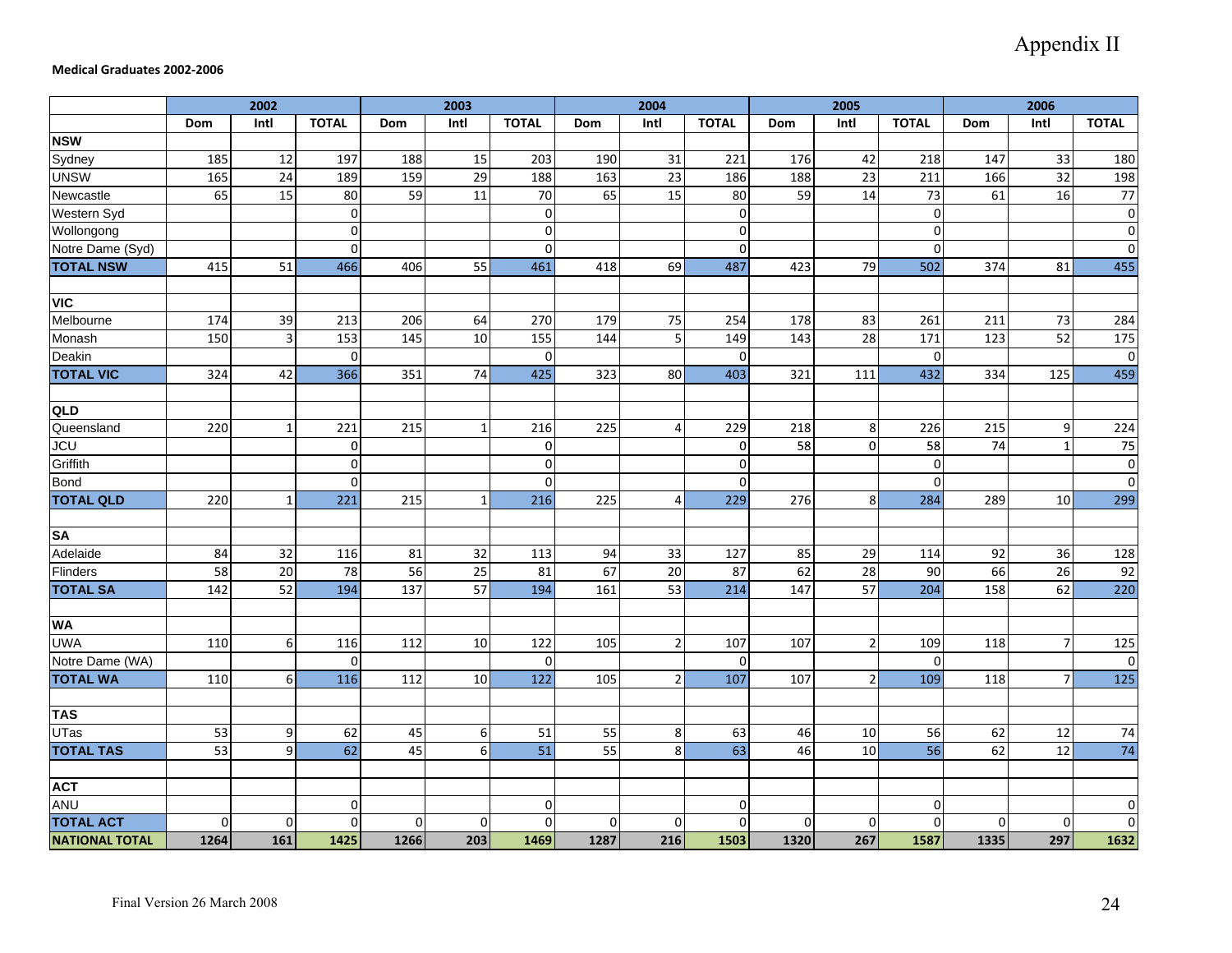|                       |                  | 2007           |              |                  | 2008           |                  |                  | 2009                    |              |             | 2010           |              |            | 2011           |              |                  | 2012             |                 |
|-----------------------|------------------|----------------|--------------|------------------|----------------|------------------|------------------|-------------------------|--------------|-------------|----------------|--------------|------------|----------------|--------------|------------------|------------------|-----------------|
|                       | Dom              | Intl           | <b>TOTAL</b> | Dom              | Intl           | <b>TOTAL</b>     | <b>Dom</b>       | Intl                    | <b>TOTAL</b> | <b>Dom</b>  | Intl           | <b>TOTAL</b> | <b>Dom</b> | Intl           | <b>TOTAL</b> | Dom              | Intl             | <b>TOTAL</b>    |
| <b>NSW</b>            |                  |                |              |                  |                |                  |                  |                         |              |             |                |              |            |                |              |                  |                  |                 |
| Sydney                | 202              | 47             | 249          | 210              | 54             | 264              | 214              | 55                      | 269          | 226         | 38             | 264          | 229        | 45             | 274          | 230              | 45               | 275             |
| <b>UNSW</b>           | 185              | 24             | 209          | 182              | 39             | 221              | 164              | 37                      | 201          | 163         | 50             | 213          | 189        | 43             | 232          | 199              | 59               | 258             |
| Newcastle/UNE*        | 60               | 15             | 75           | 75               | 19             | 94               | 91               | 33                      | 124          | 87          | 20             | 107          | 92         | 21             | 113          | 188              | 22               | 210             |
| Western Syd           | $\mathbf 0$      | $\Omega$       | $\mathbf{0}$ | $\mathbf 0$      | $\Omega$       | $\mathbf{0}$     | $\Omega$         | $\mathbf 0$             | $\mathbf{0}$ | $\mathbf 0$ | $\Omega$       | $\mathbf{0}$ | $\Omega$   | $\mathbf 0$    | $\mathbf{0}$ | 90               | $\overline{0}$   | 90              |
| Wollongong            | $\overline{0}$   | $\overline{0}$ | $\mathbf{0}$ | $\boldsymbol{0}$ | $\overline{0}$ | $\mathbf 0$      | $\Omega$         | $\mathbf 0$             | $\mathbf{0}$ | 72          | $\overline{7}$ | 79           | 72         | 10             | 82           | 72               | 11               | $\overline{83}$ |
| Notre Dame (Syd)      | $\mathbf 0$      | $\overline{0}$ | $\mathbf{0}$ | $\boldsymbol{0}$ | $\mathbf{0}$   | $\mathbf 0$      | $\Omega$         | $\mathbf 0$             | $\mathbf{0}$ | $\mathbf 0$ | $\Omega$       | $\mathbf{0}$ | 112        | $\mathbf 0$    | 112          | 112              | $\overline{0}$   | 112             |
| <b>TOTAL NSW</b>      | 447              | 86             | 533          | 467              | 112            | 579              | 469              | 125                     | 594          | 548         | 115            | 663          | 694        | 119            | 813          | 891              | 137              | 1028            |
|                       |                  |                |              |                  |                |                  |                  |                         |              |             |                |              |            |                |              |                  |                  |                 |
| <b>VIC</b>            |                  |                |              |                  |                |                  |                  |                         |              |             |                |              |            |                |              |                  |                  |                 |
| Melbourne             | 192              | 79             | 271          | 211              | 71             | 282              | 214              | 87                      | 301          | 211         | 70             | 281          | 223        | 93             | 316          | 230              | 112              | 342             |
| Monash**              | 145              | 45             | 190          | 166              | 65             | 231              | 169              | 80                      | 249          | 172         | 87             | 259          | 287        | 85             | 372          | 280              | 85               | 365             |
| Deakin                | $\Omega$         | $\Omega$       | $\Omega$     | $\mathbf 0$      | $\overline{0}$ | 0                | $\Omega$         | $\mathbf 0$             | $\Omega$     | $\Omega$    | $\Omega$       | $\Omega$     | 120        | $\overline{0}$ | 120          | 128              | $\overline{0}$   | 128             |
| <b>TOTAL VIC</b>      | 337              | 124            | 461          | 377              | 136            | 513              | 383              | 167                     | 550          | 383         | 157            | 540          | 630        | 178            | 808          | 638              | 197              | 835             |
|                       |                  |                |              |                  |                |                  |                  |                         |              |             |                |              |            |                |              |                  |                  |                 |
| QLD                   |                  |                |              |                  |                |                  |                  |                         |              |             |                |              |            |                |              |                  |                  |                 |
| Queensland            | 298              | 25             | 323          | 252              | 70             | 322              | 273              | 46                      | 319          | 320         | 54             | 374          | 333        | 70             | 403          | 343              | 73               | 416             |
| <b>JCU</b>            | 65               | $\mathbf{1}$   | 66           | 74               | $\mathbf{1}$   | 75               | 90               | $\mathbf 0$             | 90           | 96          | $\overline{3}$ | 99           | 92         | $\overline{A}$ | 96           | 106              | 6                | 112             |
| Griffith              | $\boldsymbol{0}$ | $\overline{0}$ | $\mathbf{0}$ | 86               | $\overline{0}$ | 86               | 123              | $\overline{\mathbf{3}}$ | 126          | 150         | $\overline{0}$ | 150          | 150        | $\bf{0}$       | 150          | 148              | $\mathbf 0$      | 148             |
| <b>Bond</b>           | $\overline{0}$   | $\mathbf 0$    | $\mathbf{0}$ | $\mathbf 0$      | $\overline{0}$ | $\mathbf 0$      | 65               | $\mathbf 0$             | 65           | 78          | $\mathbf{0}$   | 78           | 85         | $\mathbf 0$    | 85           | 85               | $\boldsymbol{0}$ | 85              |
| <b>TOTAL QLD</b>      | 363              | 26             | 389          | 412              | 71             | 483              | 551              | 49                      | 600          | 644         | 57             | 701          | 660        | 74             | 734          | 682              | 79               | 761             |
|                       |                  |                |              |                  |                |                  |                  |                         |              |             |                |              |            |                |              |                  |                  |                 |
| <b>SA</b>             |                  |                |              |                  |                |                  |                  |                         |              |             |                |              |            |                |              |                  |                  |                 |
| Adelaide              | 87               | 41             | 128          | 99               | 47             | 146              | 80               | 47                      | 127          | 98          | 34             | 132          | 97         | 15             | 112          | 146              | 24               | 170             |
| Flinders              | 77               | 29             | 106          | 76               | 23             | 99               | 80               | $\overline{28}$         | 108          | 104         | 16             | 120          | 115        | 18             | 133          | 109              | 23               | 132             |
| <b>TOTAL SA</b>       | 164              | 70             | 234          | 175              | 70             | 245              | 160              | 75                      | 235          | 202         | 50             | 252          | 212        | 33             | 245          | 255              | 47               | 302             |
|                       |                  |                |              |                  |                |                  |                  |                         |              |             |                |              |            |                |              |                  |                  |                 |
| <b>WA</b>             |                  |                |              |                  |                |                  |                  |                         |              |             |                |              |            |                |              |                  |                  |                 |
| <b>UWA</b>            | 130              | Δ              | 134          | 159              | 12             | 171              | 176              | 22                      | 198          | 180         | 26             | 206          | 183        | 22             | 205          | 175              | 25               | 200             |
| Notre Dame (WA)       | $\mathbf 0$      | $\overline{0}$ | 0            | 76               | $\overline{0}$ | 76               | 81               | $\mathbf 0$             | 81           | 100         | $\Omega$       | 100          | 100        | $\mathbf 0$    | 100          | 102              | $\mathbf 0$      | 102             |
| <b>TOTAL WA</b>       | 130              |                | 134          | 235              | 12             | $\overline{247}$ | $\overline{257}$ | 22                      | 279          | 280         | 26             | 306          | 283        | 22             | 305          | $\overline{277}$ | $\overline{25}$  | 302             |
|                       |                  |                |              |                  |                |                  |                  |                         |              |             |                |              |            |                |              |                  |                  |                 |
| <b>TAS</b>            |                  |                |              |                  |                |                  |                  |                         |              |             |                |              |            |                |              |                  |                  |                 |
| <b>UTas</b>           | 65               | 15             | 80           | 61               | 17             | 78               | 83               | 15                      | 98           | 86          | 14             | 100          | 95         | 20             | 115          | 95               | 20               | 115             |
| <b>TOTAL TAS</b>      | 65               | 15             | 80           | 61               | 17             | 78               | 83               | 15                      | 98           | 86          | 14             | 100          | 95         | 20             | 115          | 95               | 20               | 115             |
|                       |                  |                |              |                  |                |                  |                  |                         |              |             |                |              |            |                |              |                  |                  |                 |
| <b>ACT</b>            |                  |                |              |                  |                |                  |                  |                         |              |             |                |              |            |                |              |                  |                  |                 |
| <b>ANU</b>            | 76               | 1              | 77           | 93               | 5 <sub>l</sub> | 98               | 80               | 6                       | 86           | 81          | $\overline{4}$ | 85           | 80         | 12             | 92           | 82               | 12               | 94              |
| <b>TOTAL ACT</b>      | 76               | 1              | 77           | 93               |                | 98               | 80               | 6                       | 86           | 81          |                | 85           | 80         | 12             | 92           | 82               | 12               | 94              |
| <b>NATIONAL TOTAL</b> | 1582             | 326            | 1908         | 1820             | 423            | 2243             | 1983             | 459                     | 2442         | 2224        | 423            | 2647         | 2654       | 458            | 3112         | 2920             | 517              | 3437            |

\* from 2008 Joint Medical Program (JMP) with the University of New England

\*\* Monash Gippsland first graduates in 2011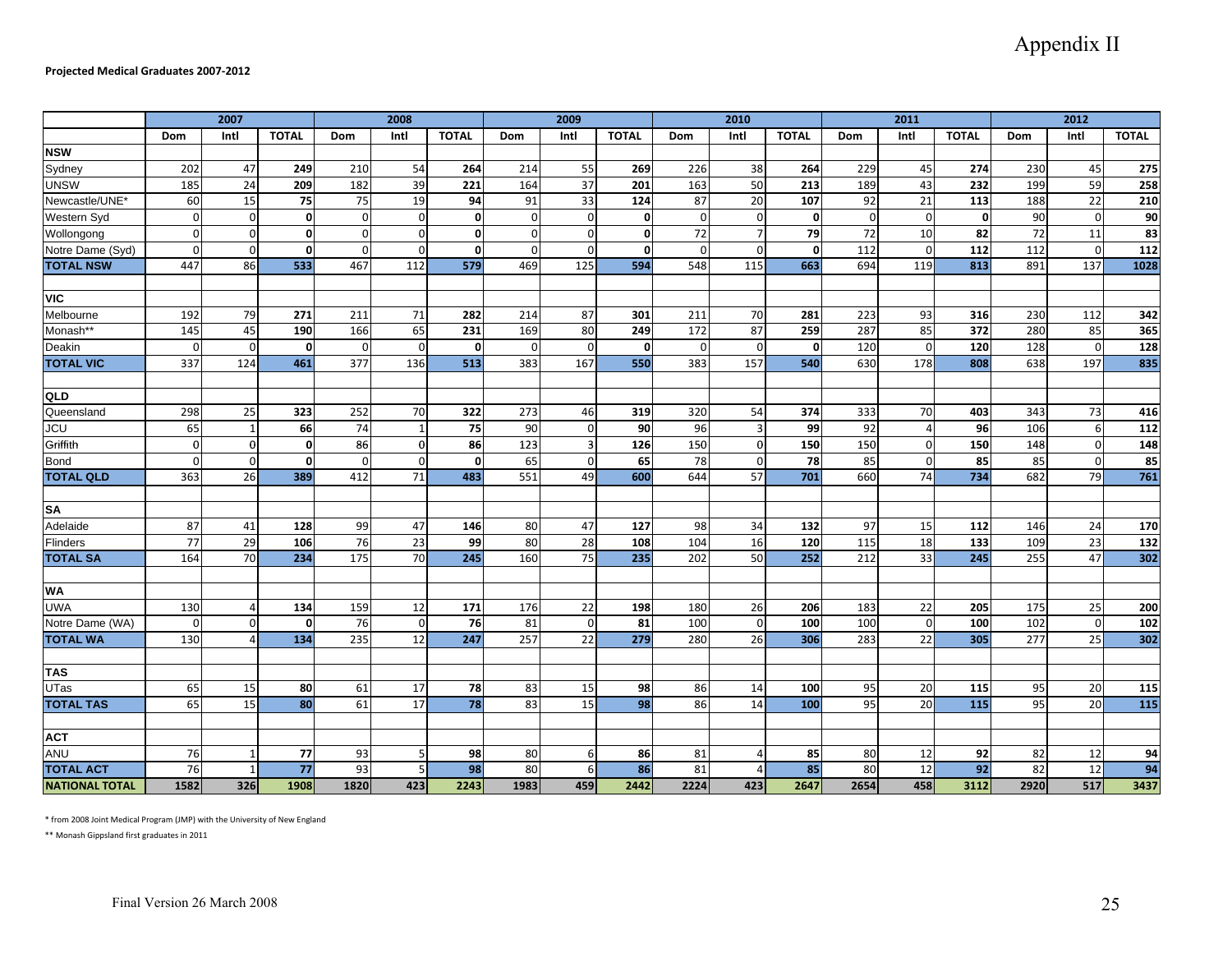# Appendix III

**Specialty Rotations by School**

| School           |                                        |                                                      |                                     |                                |
|------------------|----------------------------------------|------------------------------------------------------|-------------------------------------|--------------------------------|
|                  | Year 3                                 | Year 4                                               | Year 5                              | Year 6                         |
|                  | Medicine                               | Child and Adolescent                                 |                                     |                                |
|                  | Surgery                                | Community                                            |                                     |                                |
| Sydney           | Geriatrics                             | Perinatal & Women's Health                           |                                     |                                |
|                  | <b>Critical Care</b>                   | Psychological & Addiction                            |                                     |                                |
|                  |                                        | Medicine                                             |                                     |                                |
|                  |                                        | PRINT                                                |                                     |                                |
|                  |                                        |                                                      | Medicine                            | Psychiatry                     |
|                  |                                        |                                                      | Surgery                             | Emergency                      |
| <b>UNSW</b>      |                                        |                                                      | GP                                  | Selective (Med or Surg)        |
|                  |                                        |                                                      | O&G                                 | Elective                       |
|                  |                                        |                                                      | Paediatrics                         | PRINT                          |
|                  |                                        | Medicine                                             | Medicine                            |                                |
|                  |                                        |                                                      |                                     |                                |
|                  |                                        | Surgery                                              | Psychiatry                          |                                |
|                  |                                        | Reproductive                                         | Primary Care                        |                                |
| Newcastle        |                                        | Paediatrics                                          | ICU/Anaesthesia                     |                                |
|                  |                                        |                                                      | Palliative Care/Oncology            |                                |
|                  |                                        |                                                      | Orthopaedic Surgery                 |                                |
|                  |                                        |                                                      | <b>Emergency Medicine</b>           |                                |
|                  | Medicine                               | Anaesthetics                                         |                                     |                                |
|                  | Surgery                                | Metropolitan selective                               |                                     |                                |
|                  | Women's Health                         | <b>Rural Selective</b>                               |                                     |                                |
| Notre Dame (Syd) | Children's Health                      | Preparation for Internship                           |                                     |                                |
|                  | <b>General Practice</b>                |                                                      |                                     |                                |
|                  | Psychiatry                             |                                                      |                                     |                                |
|                  |                                        |                                                      | General Practice                    |                                |
|                  | Medicine                               | Paediatrics and Child Health                         | Emerg/Crit Care/Anaes               |                                |
|                  | Surgery                                | O&G                                                  |                                     |                                |
| Western Syd      | Medicine in the Community              | Psychiatry                                           | Indigenous Health                   |                                |
|                  |                                        | Oncology/Palliative Care                             | Medicine                            |                                |
|                  |                                        |                                                      | Surgery                             |                                |
|                  |                                        |                                                      | Elective                            |                                |
|                  | 40 week integrated                     |                                                      |                                     |                                |
| Wollongong       | GP/hospital placement                  | Student intern in hospital                           |                                     |                                |
|                  | (commences mid Y3 to mid Y4)           | Clinical elective                                    |                                     |                                |
|                  | Heart and Lungs                        | Women's Health                                       | Integerated Clinical Practice       |                                |
|                  | <b>Brain and Senses</b>                | Children's & Adolescent Health                       | (1 semester)                        |                                |
|                  |                                        |                                                      |                                     |                                |
|                  | Kidneys, Vessels and Glands            | Rehab, Aged Care, Pall Care and                      |                                     |                                |
| Melbourne        | Skin, Bones and Joints                 | Psych of Old Age                                     |                                     |                                |
|                  | Blood, Cancer and Infections           | Psychiatry                                           |                                     |                                |
|                  | Gut and Liver                          | Rural Health                                         |                                     |                                |
|                  |                                        |                                                      |                                     |                                |
|                  |                                        | Emergency Medicine<br>Women's Health                 | Medicine                            |                                |
|                  |                                        | Children's Health                                    | Surgery                             |                                |
|                  |                                        | <b>General Practice</b>                              | <b>Emergency Medicine</b>           |                                |
| Monash           |                                        | Psychological Medicine                               | Aged Care                           |                                |
|                  |                                        |                                                      | Specialty                           |                                |
|                  |                                        |                                                      | Elective                            |                                |
|                  |                                        |                                                      |                                     |                                |
|                  | Medicine                               | <b>Emergency Medicine</b><br><b>General Practice</b> |                                     |                                |
|                  | Musculoskeletal                        |                                                      |                                     |                                |
|                  | Surgery                                | Aged Care/Rehab                                      |                                     |                                |
| Deakin           | Mental Health                          | Anaesthetics/ICU                                     |                                     |                                |
|                  | Children's Health                      | Pre-intern selective                                 |                                     |                                |
|                  | Women's Health                         | Ambulatory selective                                 |                                     |                                |
|                  |                                        | Elective                                             |                                     |                                |
|                  |                                        |                                                      |                                     |                                |
|                  | Medicine                               | O&G                                                  |                                     |                                |
|                  | Surgery                                | Paediatrics, Child & Adolescent                      |                                     |                                |
| Queensland       | Mental Health                          | Health                                               |                                     |                                |
|                  | Rural Medicine                         | Elective                                             |                                     |                                |
|                  | General Practice and                   | Specialties I (medical)                              |                                     |                                |
|                  | Community                              | Specialties II*                                      |                                     |                                |
|                  |                                        |                                                      | Multi Discipline Adult Health       | Multi Discipline Adult Health  |
|                  |                                        |                                                      | (combined med/surg/GP)              | (medicine & surgery)           |
|                  |                                        |                                                      | Mental Health                       | Aged Care and Rehabilitation   |
| <b>JCU</b>       |                                        |                                                      | Child and Adolescent Health         | Critical and Crisis Care       |
|                  |                                        |                                                      |                                     |                                |
|                  |                                        |                                                      | Reproductive and Neonatal<br>Health | (EM, Anaes, Int Care)          |
|                  |                                        |                                                      |                                     |                                |
|                  |                                        |                                                      |                                     | Rural Internships              |
|                  |                                        |                                                      |                                     | Elective                       |
|                  | Medicine                               | Critical Care/Orthopaedics                           |                                     |                                |
|                  | Aged/Cancer Care                       | <b>Emergency Medicine</b>                            |                                     |                                |
|                  | Mental Health                          | <b>General Practice</b>                              |                                     |                                |
| Griffith         | Surgery                                | Selectives x 2                                       |                                     |                                |
|                  | Women's Health                         | Electives x 4                                        |                                     |                                |
|                  | Children's Health                      |                                                      |                                     |                                |
|                  |                                        |                                                      |                                     |                                |
|                  | Medicine                               | <b>Medical Specialties</b>                           |                                     |                                |
|                  | Surgery                                | <b>Surgical Specialties</b>                          |                                     |                                |
| Bond             | Child Health                           | <b>General Practice</b>                              |                                     |                                |
|                  | Mental Health                          | A&E/Critical Care/Anaesthesics                       |                                     |                                |
|                  | Women's Health                         |                                                      |                                     |                                |
|                  |                                        | Medicine                                             | Paediatrics                         | Medicine                       |
|                  |                                        | Surgery                                              | GP/Geriatrics/Periop Medicine       | Surgery                        |
|                  |                                        | Rheumatology/Orthopaedics                            | Electives                           | <b>Emergency Medicine</b>      |
|                  |                                        | Psychiatry                                           |                                     | GP/Community                   |
|                  |                                        | Electives                                            |                                     | 4 x electives inc 1 compulsory |
| Adelaide         |                                        |                                                      |                                     | rural                          |
|                  | Medicine                               |                                                      |                                     |                                |
|                  |                                        | Acute Care Selectives (x2)                           |                                     |                                |
|                  | Surgery                                | Ambulatory Selective                                 |                                     |                                |
| Flinders         | O&G                                    | Rural/Psychiatry Selective                           |                                     |                                |
|                  | Paediatrics                            | <b>Undesignated Selective</b>                        |                                     |                                |
|                  | Psychiatry/Rural GP                    | Electives (x2)                                       |                                     |                                |
|                  |                                        | Medicine                                             | O&G                                 | Palliative Care                |
|                  |                                        | Surgery                                              | Paediatrics                         | Medicine                       |
|                  |                                        | Psychiatry                                           | <b>General Practice</b>             | Surgery                        |
| <b>UWA</b>       |                                        | Geriatrics                                           | Opthalmology                        | Anaesthesia                    |
|                  |                                        |                                                      | Medicine                            |                                |
|                  |                                        | Musculoskeletal                                      |                                     | Rural General Practice         |
|                  |                                        |                                                      | Cancer                              | <b>Emergency Medicine</b>      |
|                  | General Medicine & Medical             |                                                      |                                     | Psychiatry                     |
|                  |                                        | Musculoskeletal & Ophthalmology                      |                                     |                                |
|                  | Specialties                            | Acute Care inc ED, ICU and                           |                                     |                                |
|                  | General Surgery & Surgical             | Anaesthetics                                         |                                     |                                |
|                  | <b>Specialties</b>                     | Elective                                             |                                     |                                |
|                  | Women's and Children's                 |                                                      |                                     |                                |
|                  | Health inc O&G, paediatrics            |                                                      |                                     |                                |
|                  | and General Practice                   |                                                      |                                     |                                |
|                  | Medicine                               | Medicine                                             | Psychiatry                          |                                |
|                  |                                        |                                                      |                                     |                                |
|                  | Surgery                                | <b>Clinical Specialties</b>                          | General Practice                    |                                |
|                  | Primary Care                           | Surgery                                              | Selective                           |                                |
| Tasmania         |                                        |                                                      | <b>Emergency Medicine</b>           |                                |
| (5 year program) |                                        |                                                      | General Surgery                     |                                |
|                  |                                        |                                                      | Paediatrics                         |                                |
|                  |                                        |                                                      | Geriatrics                          |                                |
|                  |                                        |                                                      | O&G                                 |                                |
|                  | Foundations of Internal                | Acute Care                                           |                                     |                                |
|                  |                                        |                                                      |                                     |                                |
| Notre Dame (WA)  | Medicine and Surgery                   | Psychological and Addiction                          |                                     |                                |
| ANU              | Integrated Community & Child<br>Health | Medicine<br>Senior Medicine/Surgery                  |                                     |                                |